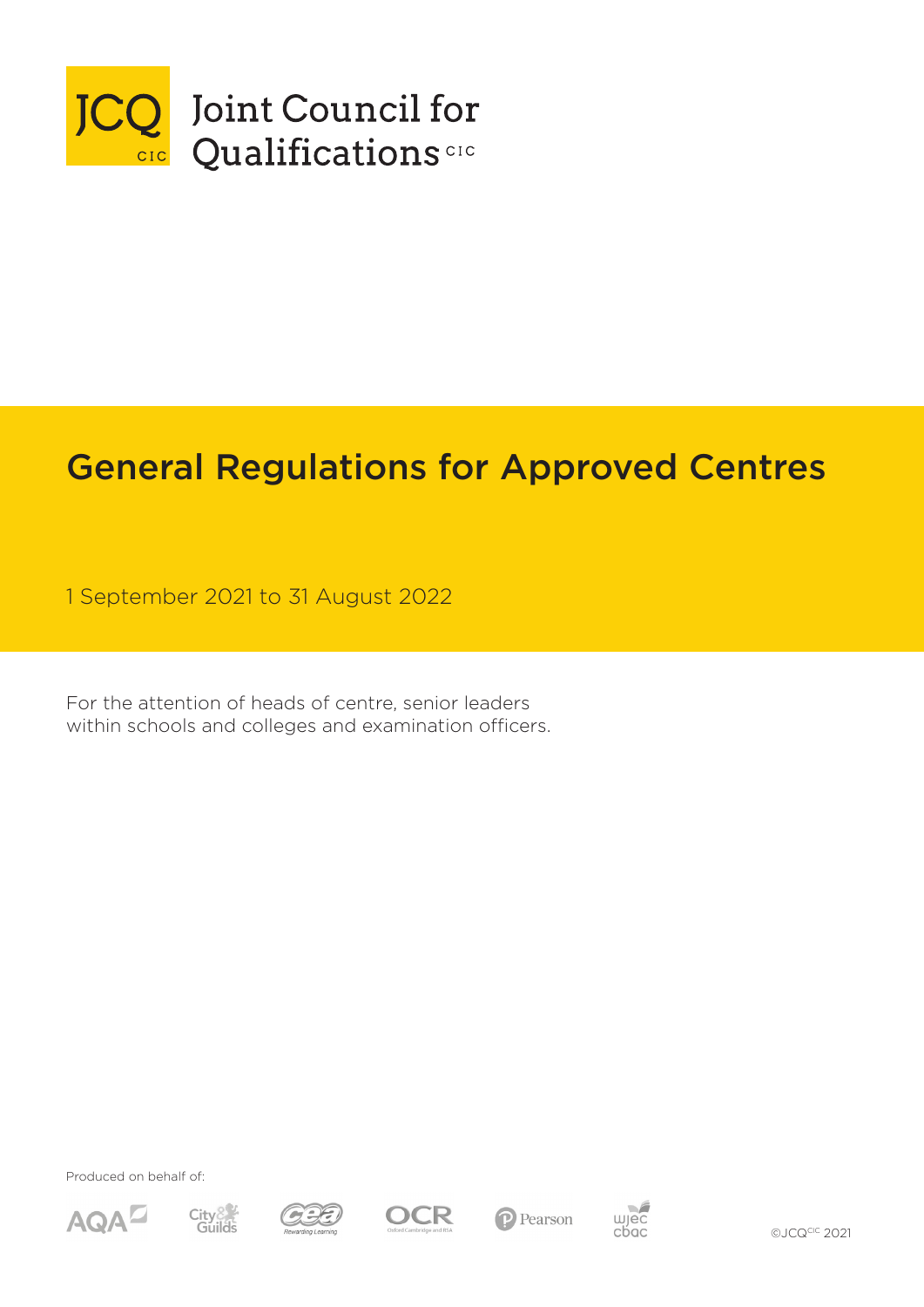First published in 2021 by Joint Council for QualificationsCIC Email: centresupport@jcq.org.uk

Available in pdf format from:

## <https://www.jcq.org.uk/exams-office/general-regulations>

Centres are encouraged to access the interactive version of this document using the Centre Admin Portal (CAP). CAP is accessible via any of the awarding bodies' secure extranet sites.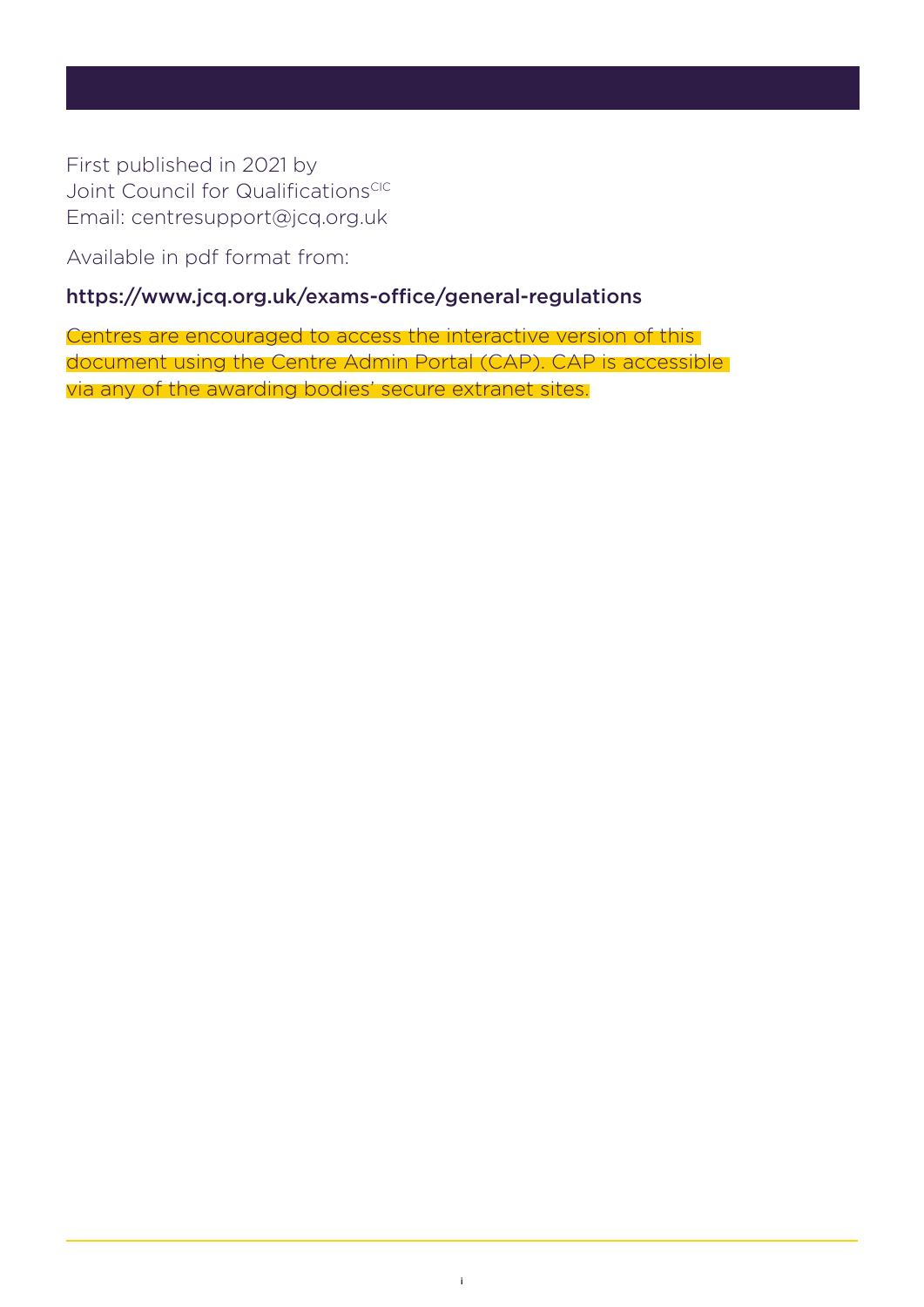## **Contents**

| $\mathbf{1}$   |  |
|----------------|--|
|                |  |
| 3              |  |
|                |  |
|                |  |
|                |  |
|                |  |
|                |  |
|                |  |
|                |  |
|                |  |
|                |  |
|                |  |
| 5              |  |
|                |  |
|                |  |
|                |  |
|                |  |
|                |  |
|                |  |
|                |  |
|                |  |
|                |  |
|                |  |
| 6              |  |
|                |  |
|                |  |
|                |  |
| $\overline{7}$ |  |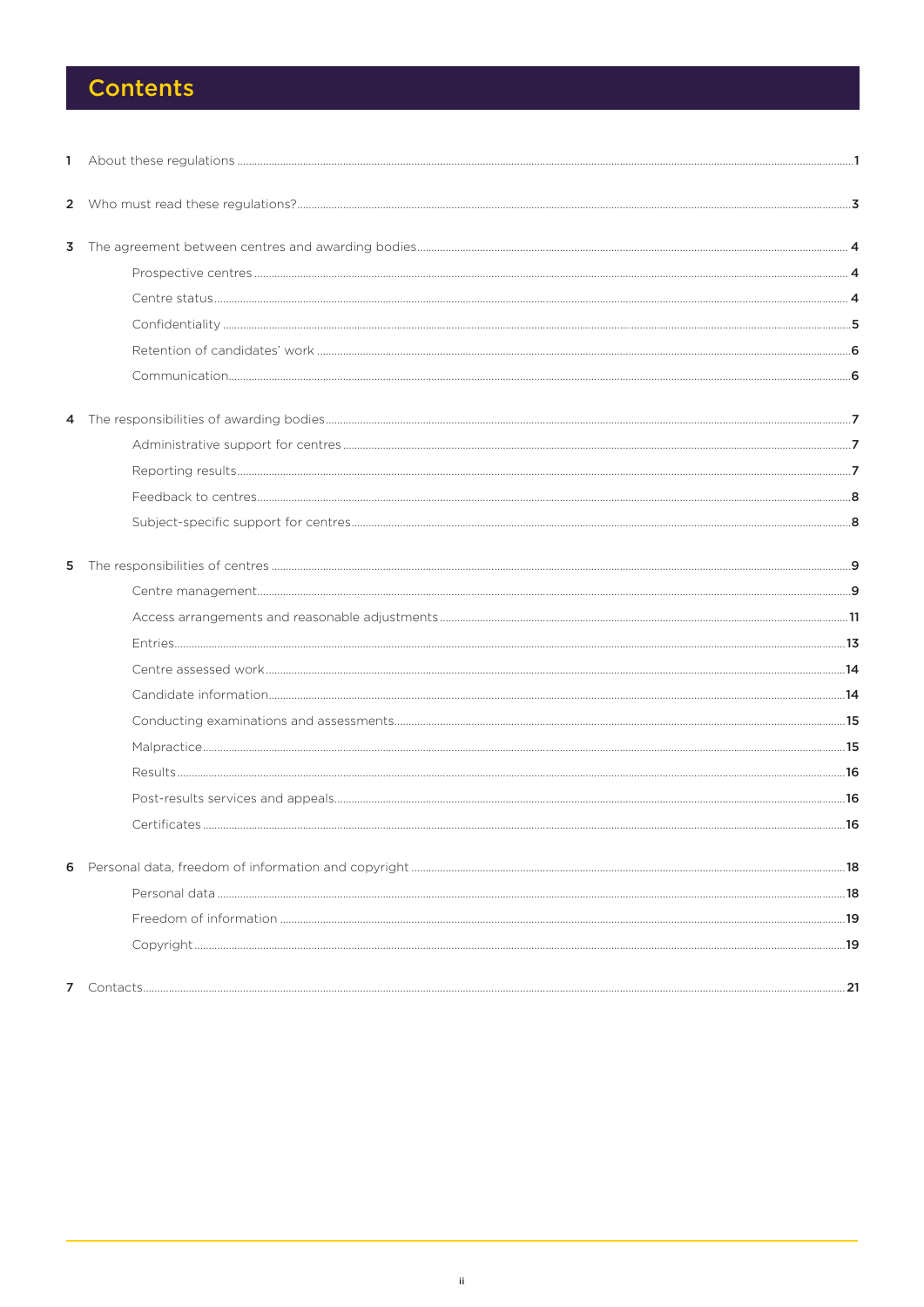## 1 About these regulations

- 1.1 These regulations have been produced to ensure that the integrity and security of the examination/assessment system is always maintained and is not brought into disrepute. The regulations adhere to the requirements of the qualification regulators in England, Wales, Northern Ireland and Scotland.
- 1.2 Centres should note that any reference to 'JCQ' or 'Joint Council for Qualifications' within this booklet should be read as JCQCIC or the Joint Council for QualificationsCIC.
- 1.3 Heads of centre, members of senior leadership teams and exam office personnel must familiarise themselves with the entire contents of this booklet.
- 1.4 Changes made to the contents of this booklet since the previous version (1 September 2020 to 31 August 2021) are highlighted for easy identification.
- 1.5 The *General regulations* cover:
	- a) the agreement between centres and awarding bodies (Section 3);
	- b) the responsibilities of awarding bodies in providing administrative, subjectspecific assessment and quality assurance support for centres (Section 4);
	- c) the responsibilities of centres during preparations for examinations/assessments and post-examination/assessment activities (Section 5);
	- d) obligations arising from current data protection, equality and freedom of information legislation. (Centres should not just rely on the *General regulations* to ensure compliance with the legislation.) (Section 6).

A centre will have confirmed its readiness to adhere to these regulations when first approved as a centre (see paragraphs 3.2-3.4).

- **1.6** These regulations apply to the following qualifications and may also apply to other qualifications as specified by an awarding body:
	- AEA
	- AQA Applied General qualifications
	- AQA Level 1, Level 2 and Level 3 Technical qualifications
	- BTEC qualifications (BTEC Firsts, BTEC Level 2 Technicals, BTEC Nationals, BTEC Tech Awards)
	- Cambridge Nationals
	- Cambridge Technicals
	- CCEA Level 1 and Level 2 General qualifications
	- CCEA Level 3 Awards
	- Edexcel Awards
	- Edexcel International GCSE
	- ELC
	- FSMQ
	- GCE
	- GCSE
	- OCR Level 3 Certificates
	- Projects (including the Extended Project)
	- T-levels
	- WJFC Level 1 and Level 2 General qualifications
	- WJEC Level 1 and Level 2 Vocational Awards and Certificates
	- WJEC Level 3 Applied Certificates, Diplomas and Extended Diplomas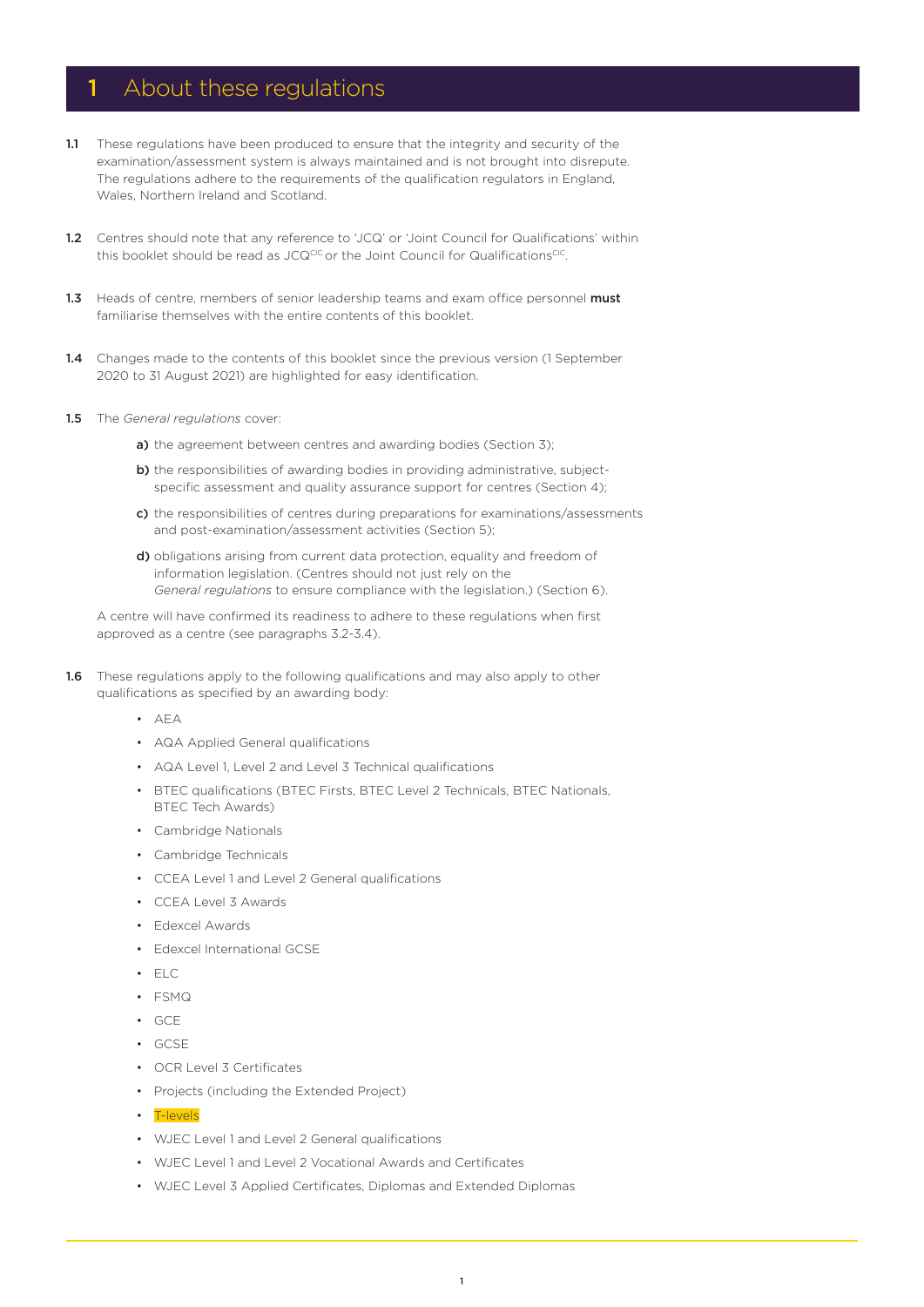- 1.7 Centres must conduct examinations and assessments in accordance with the *General regulations* and, where relevant, the following JCQ publications:
	- a) *A guide to the special consideration process;*
	- b) *Access Arrangements and Reasonable Adjustments;*
	- c) *Instructions for conducting coursework;*
	- d) *Instructions for conducting examinations;*
	- e) *Instructions for conducting non-examination assessments;* and
	- f) *Suspected Malpractice Policies and Procedures.*

JCQ documents may be supplemented from time to time by separate subject-specific instructions from the awarding bodies.

1.8 For the purposes of this booklet, an examination or assessment centre (the centre) is approved by one or more of the awarding bodies for the delivery of their qualifications.

Prospective new centres should refer to paragraph 3.2.

1.9 All heads of centres will be required to confirm, on an annual basis, that they are both aware of and adhering to the latest version of these regulations. This confirmation is managed as part of the National Centre Number Register (NCNR) annual update (see paragraph 5.3).

A head of centre **must not** delegate this responsibility to a member of the senior leadership team or the examinations officer.

Failure to respond to the NCNR annual update, and/or the head of centre's declaration, will result in:

- your centre status being suspended;
- your centre not being able to submit examination entries; and
- not receiving or being able to access question papers.

Ultimately, awarding bodies could withdraw their approval of your centre.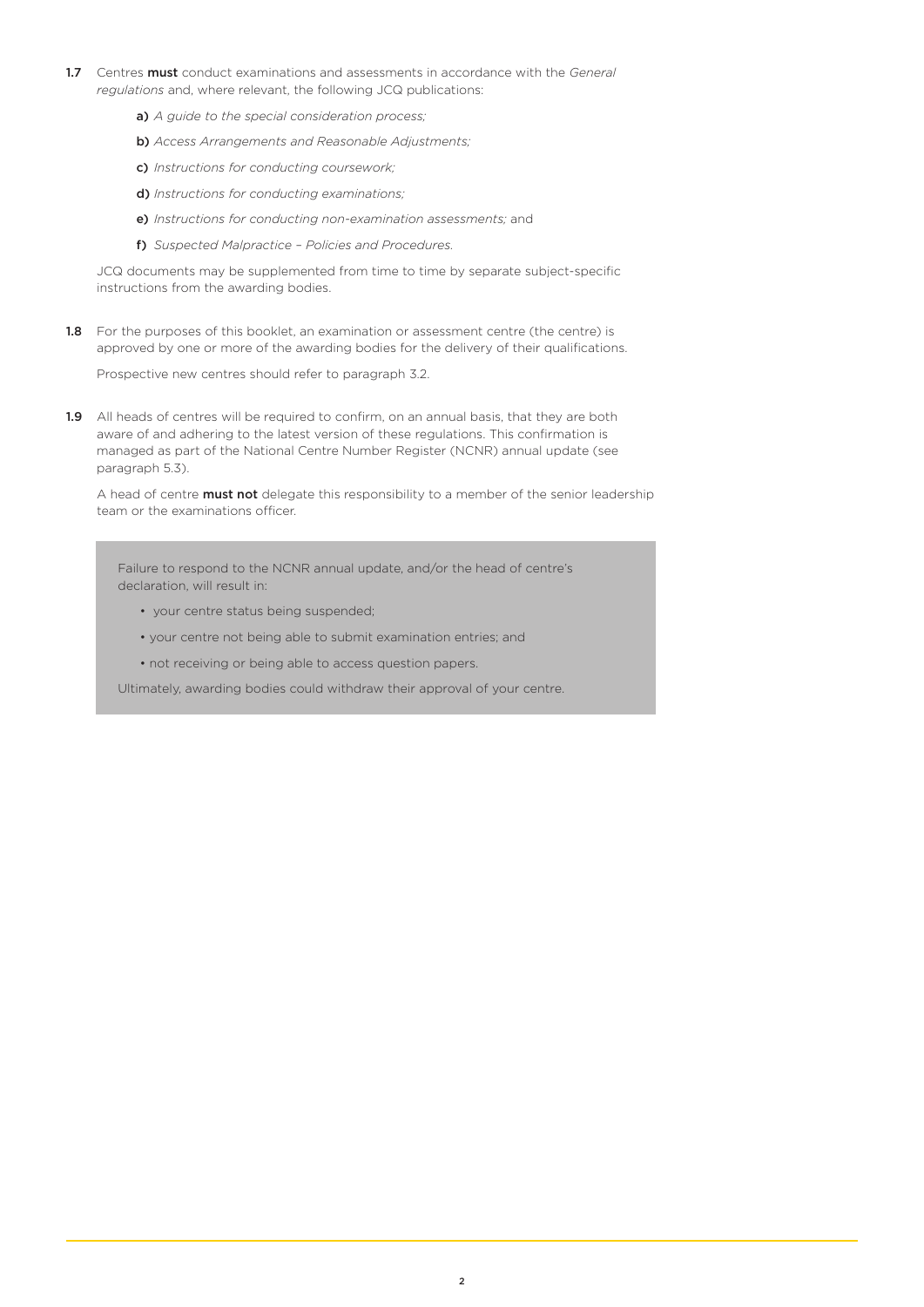## 2 Who must read these regulations?

2.1 These regulations apply to centres that have been approved by at least one of the JCQ awarding bodies and are taking any of the qualifications as defined in paragraph 1.6.

Prospective centres **must** familiarise themselves with this document.

- 2.2 They must be read, and referred to, by:
	- a) the head of centre;
	- b) members of the senior leadership team;
	- c) the examinations officer.
- 2.3 The head of centre is the individual who is accountable to the awarding bodies for ensuring that the centre is always compliant with the published JCQ regulations and awarding body requirements to ensure the security and integrity of the examinations/ assessments.
- 2.4 The examinations officer is the person appointed by the head of centre to act on behalf of, and be the main point of contact for, the centre in matters relating to the general administration of awarding body examinations and assessments.
- 2.5 The head of centre may not appoint themselves as the examinations officer. A head of centre and an examinations officer are two distinct and separate roles.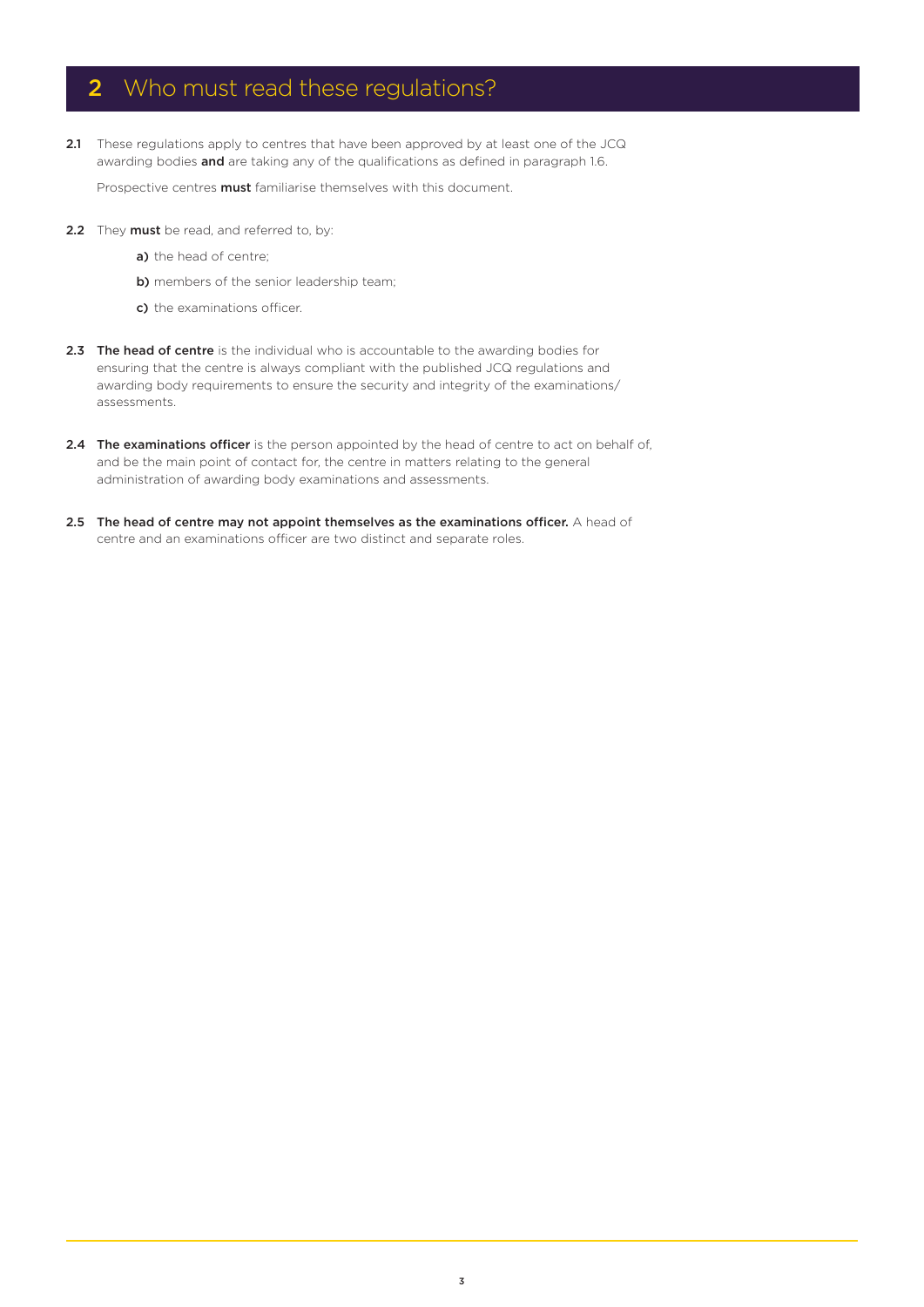## **3** The agreement between centres and awarding bodies

3.1 The approval of a centre by an awarding body signals the start of a contractual relationship which is governed by the contract between the awarding body and the centre, these regulations and any other documents published by the JCQ, the awarding bodies or the regulators.

Approval with one awarding body does not imply, and will not necessarily lead to, approval with another.

Approved centres must be able to meet the conditions set out in these regulations and any specific qualification criteria.

Where a centre uses a third party to deliver any part of a qualification, it must maintain oversight of, and responsibility for, the delivery of the qualification in accordance with these regulations and awarding body requirements. Centres must have in place a written agreement with the third party and **must** ensure that a copy of the written agreement is available for inspection if requested by the awarding body.

#### Prospective centres

3.2 Prospective centres must contact each awarding body whose qualifications they wish to offer in order to gain centre approval. Details of an awarding body's centre approval process will be found on their website.

Approval must be in place before delivering a qualification. As a minimum, approval must be finalised no later than five months before the closing date for candidate entries. Until approval has been granted, the centre cannot be given access to awarding body's assessment and support material.

**3.3** A checklist for prospective centres can be found on the JCQ website:

#### [https://www.jcq.org.uk/exams-office/general-regulations/are-you-ready-checklist](https://www.jcq.org.uk/exams-office/general-regulations)

- **3.4** As part of the centre approval process, an awarding body may, where appropriate, undertake a credit check of the prospective centre.
- **3.5** Once a centre has been approved it will be subject to a probationary period of two years. The centre will receive a variety of centre inspections

If a centre **does not** meet the requirements during the two-year probationary period, then their centre approval will be reviewed by the awarding bodies who will take appropriate action to secure compliance, including where necessary applying sanctions or removing approval.

## Centre status

- 3.6 A centre must have:
	- a) clear signage outside the main building:
	- b) a reception where appropriate staff are available Monday to Friday between 8.30 am to 3.30 pm during term time;
	- c) designated members of centre staff, available Monday to Friday, 8.30 am to 3.30 pm, to receive deliveries of confidential examination/assessment material and/or accompany a JCQ Centre Inspector or awarding body representative. AQA, CCEA, OCR, Pearson and WJEC will reject any application for centre recognition where it is intended to operate a centre from a private residential address;
	- d) a secure storage facility in a room solely assigned to examinations as described in section 3 of the JCQ publication *Instructions for conducting examinations;*
	- e) appropriate accommodation to support the size of the cohorts being taught, including appropriate accommodation for candidates requiring access arrangements.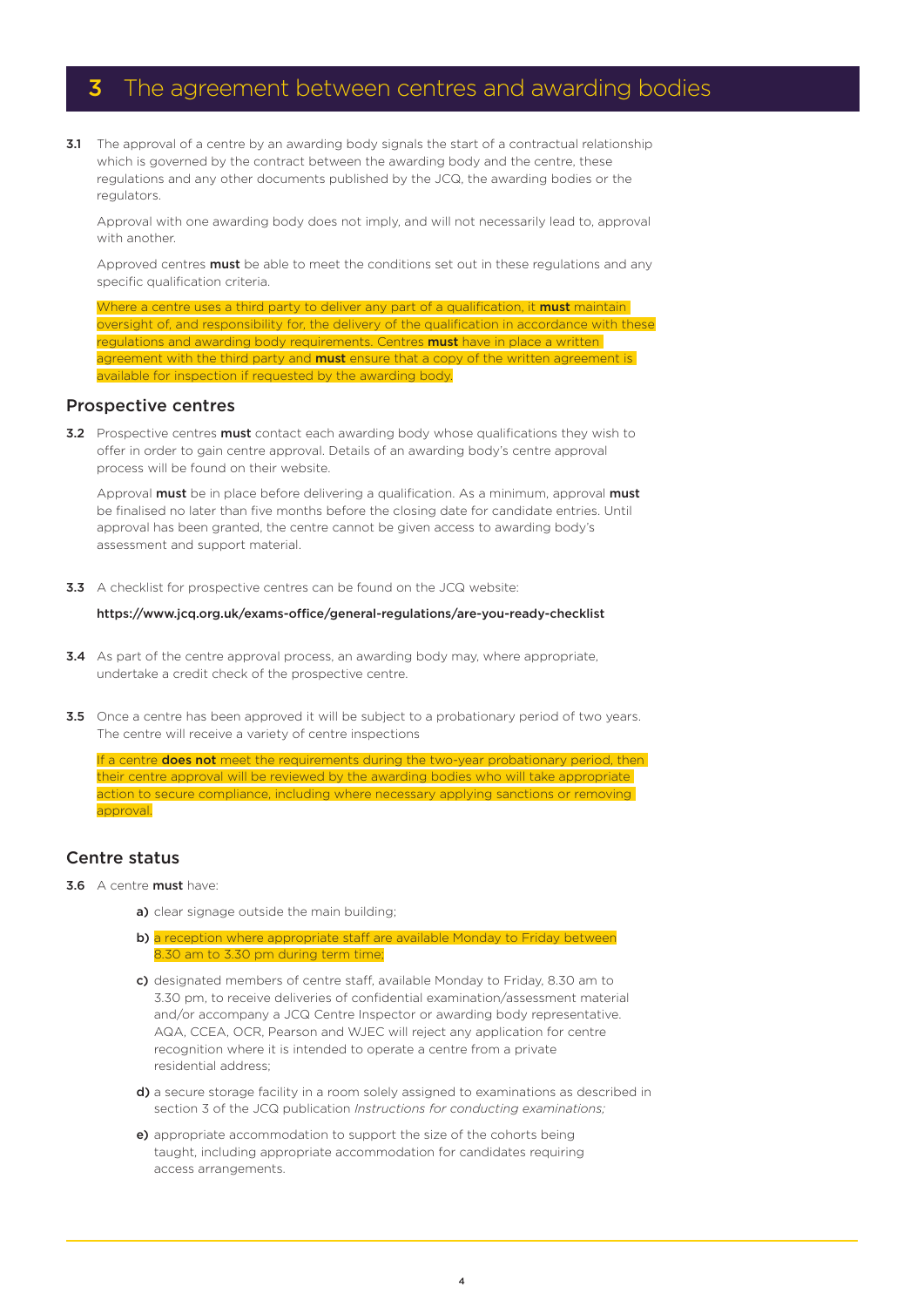3.7 It is not permissible for a centre to be approved purely for administrative purposes in order to take question papers to an alternative site.

Centres are only permitted to take question papers to an alternative site where the published criteria for an alternative site arrangement has been met. The JCQ Centre Inspection Service must be informed using the JCQ *Alternative Site form*:

#### [https://www.jcq.org.uk/exams-office/online-forms/guidance-notes-on-alternative-site](https://www.jcq.org.uk/exams-office/online-forms/guidance-notes-on-alternative-site-arrangements/)[arrangements/](https://www.jcq.org.uk/exams-office/online-forms/guidance-notes-on-alternative-site-arrangements/)

- 3.8 An awarding body reserves the right to withdraw approval either for the delivery of a specific qualification or centre approval for all qualifications at any time, if the centre has not complied with any part of the awarding body's requirements which are in force at the time. An awarding body additionally reserves the right to withdraw centre approval where continued approval would bring the examination/assessment system into disrepute. The awarding body reserves the right to notify the other JCQ awarding bodies of such actions.
- 3.9 The awarding bodies reserve the right to withdraw approval of those centres which do not meet the awarding body's current approval criteria, fail to address issues raised during an inspection or who fail to respond to the National Centre Number Register annual update.

The awarding bodies will review the approval of centres who have not submitted candidate entries for two consecutive years.

- 3.10 In the event of a centre ceasing to operate it must take all reasonable steps to protect the interests of the candidates. It must also notify each of the awarding bodies it is approved by at the earliest opportunity. The awarding body will take all reasonable steps to protect the interests of the candidates.
- **3.11** Centre approval does not automatically allow a centre to state or imply awarding body approval in published material or online. Permission must be sought from the relevant awarding body/bodies. This also extends to the use of an awarding body's logo.

## Confidentiality

### 3.12 The centre will:

- a) keep confidential the names and addresses of examiners, moderators, external verifiers and any other awarding body examining/assessment personnel. This also extends to e-mail addresses of awarding body/JCQ personnel;
- b) not forward e-mails and letters from awarding body or JCQ personnel without prior consent to third parties or upload such correspondence onto social media sites and applications (including third party applications) such as Facebook, Twitter, Snapchat, LinkedIn etc;
- c) keep confidential the centre's employment of, in any capacity, any current or former JCQ Centre Inspectors, awarding body examiners, moderators, awarders, external verifiers or other examining personnel, and not mention them in any form of literature issued in connection with the centre's programmes of assessment.
- **3.13** The centre may share information and data with other centres which are members of the same consortium or Academy Trust provided it complies with these confidentiality obligations. All centres which are part of the consortium or Academy Trust must be aware of these obligations.

The centres in the consortium or Academy Trust must satisfy themselves that any sharing of personal data is lawful.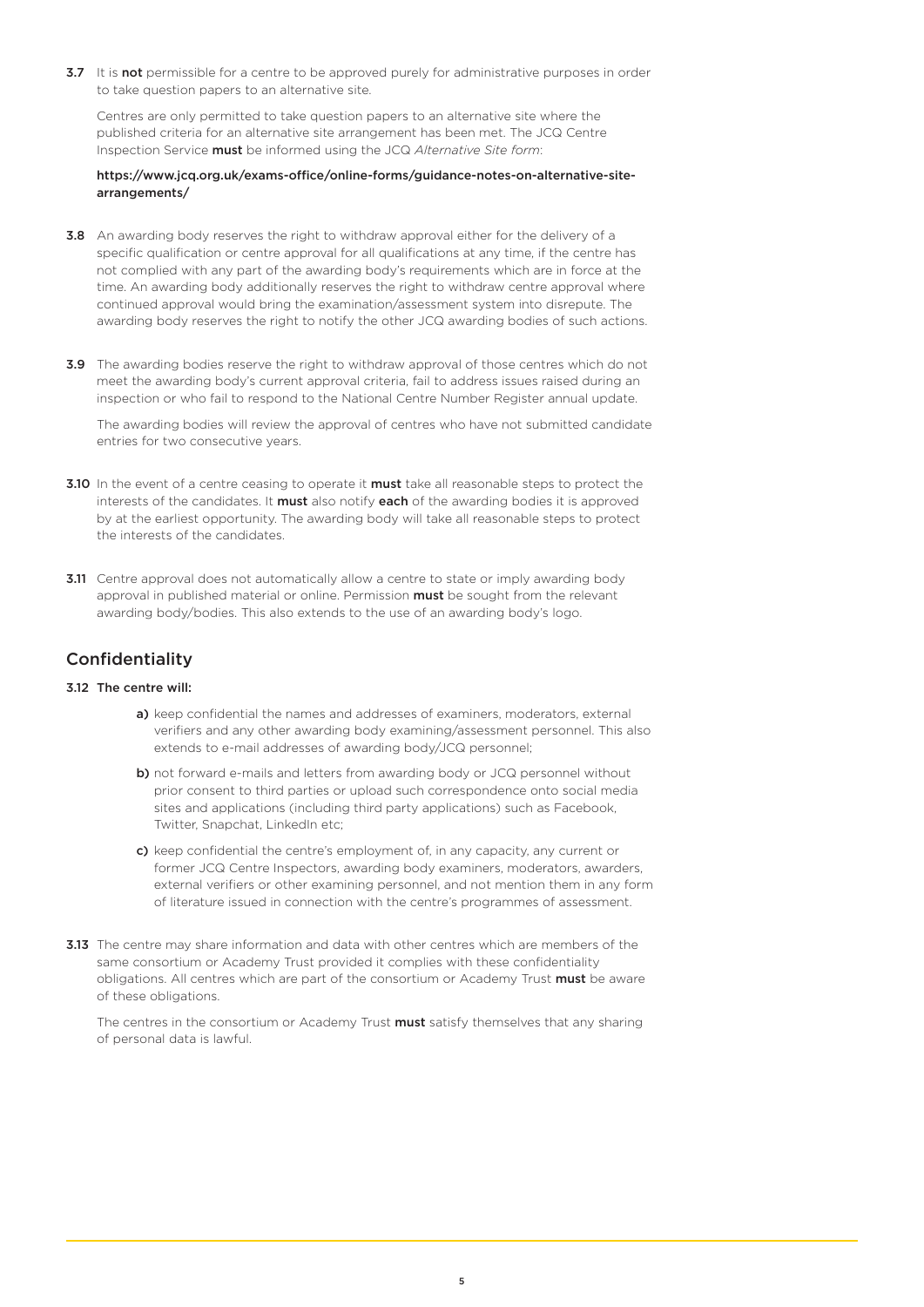## Retention of candidates' work

#### 3.14 The awarding bodies will:

- a) unless otherwise stated, return centre-assessed work to centres after the publication of results;
- b) reserve the right to retain samples of centre-assessed work for archive purposes even where work is normally returned to centres and to retain all centre-assessed work, scripts and associated materials which have been the subject of a malpractice investigation;
- c) assume ownership of all written scripts, candidates' work submitted electronically, recordings of speaking tests and recordings of performances carried out under formal examination conditions and will not return externally assessed nonexamination assessments (including controlled assessments and coursework) or examination scripts to centres, except where requested under access to scripts arrangements;
- d) retain examples of scripts and associated materials to demonstrate standards and for reference by awarders in future years;
- e) allow centres to return to candidates their portfolios of evidence of achievement following verification;
- f) dispose of all scripts and the verified work of candidates after those required for access to scripts, reviews of marking, appeals, 'live' malpractice cases and research purposes have been extracted. Scripts and verified work of candidates will be disposed of in a confidential manner.

#### 3.15 It is the responsibility of centres to:

- a) keep live non-examination assessments, including controlled assessments, coursework and portfolios, secure and confidential at all times whilst in their possession. It is not acceptable for teaching staff to share the live work of candidates with other candidates. Live non-examination assessment, including controlled assessments and coursework, is defined as any work on a topic which has been set either by an awarding body or the centre for a current or future examination series even if the work was completed in a previous year;
- b) store safely and securely all non-examination assessments, including controlled assessments, coursework or portfolios, retained in, or returned to, the centre until the deadline for a review of moderation has passed or until a review of moderation, an appeal or a malpractice investigation has been completed, whichever is later. This includes materials stored electronically. See paragraph 4.8 of the JCQ publication *Instructions for conducting non-examination assessments:*

#### <https://www.jcq.org.uk/exams-office/non-examination-assessments>

c) ensure that when scripts that have been returned under access to scripts arrangements are no longer required, they are disposed of in a confidential manner, but no earlier than the dates specified by the awarding bodies.

## Communication

3.16 Centres must not advise parents/candidates to contact awarding bodies/JCQ directly. If contacted, the awarding body/JCQ will direct the parent/candidate back to the centre.

Correspondence on any aspect of a candidate's examination or assessment will be conducted between the awarding body and the head of the centre, a member of the senior leadership team or the examinations officer.

Private candidates may approach an awarding body regarding post-results services and appeals.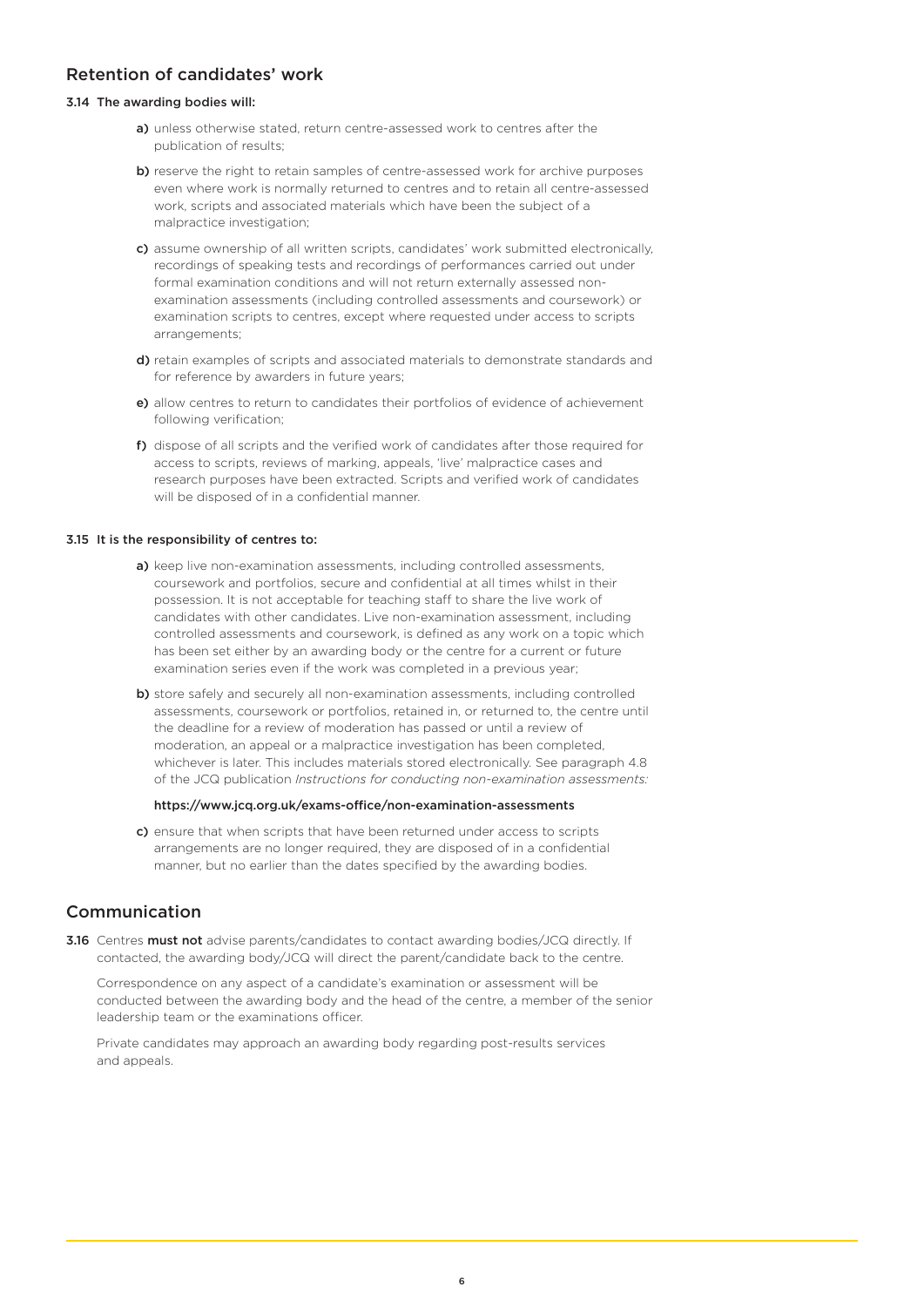## 4 The responsibilities of awarding bodies

4.1 The awarding bodies will make their processes with centres clear and streamlined as required by the qualification regulators.

## Administrative support for centres

#### 4.2 The awarding bodies will:

- a) provide documentation and effective quidance on a centre's responsibilities when managing, administering and assuring the quality of an examination or qualification;
- b) issue moderation procedures that they will undertake (or that will be undertaken on their behalf) which allow for the marking of assessments by centres to be monitored, ensure assessments meet the required standards and allow for any adjustments to marks to be made;
- c) provide dates of examinations, key dates for examination administration, administrative guides, question papers and examination materials;
- d) inform centres how to submit registrations and entries, and process centres' registrations and entries;

 (Centres should note that the acceptance of candidate entries and/or registrations by an awarding body, including private candidates, does not mean that a legal relationship has been entered into between the awarding body and those candidates.)

- e) provide general procedures and documentation relating to the administration of controlled assessments, coursework, non-examination assessments and portfolios;
- f) provide, where relevant, subject-specific instructions and mark sheets;
- g) provide, through the JCQ publication *Instructions for conducting examinations*, instructions for the conduct of written examinations and on-screen assessments;
- h) process applications for access arrangements and reasonable adjustments, as referred by centres, in line with the JCQ publication *Access Arrangements and Reasonable Adjustments*. Applications will be processed efficiently and within the relevant timescales;
- i) ensure that nothing in the instructions that they may issue shall in any way affect the responsibility of the centre for health, safety and safe working under current legislation and local government by-laws. Any local requirements must be followed by the centre;
- j) publish customer service statements and monitor their performance;
- k) assist centres to carry out their procedures correctly and ensure that awarding body instructions are followed.

## Reporting results

#### 4.3 The awarding bodies will:

- a) issue results to centres via A2C and awarding body secure extranet sites on the published dates;
- b) issue results in a new name following gender re-assignment, or a released prisoner being given a new identity, or a witness protection case, upon receipt of appropriate documentation. The documentation will be treated in the strictest of confidence;
- c) issue certificates which are presented clearly;
- d) investigate and report the outcome of reviews of results and appeals;
- e) hold an archive of candidates' results.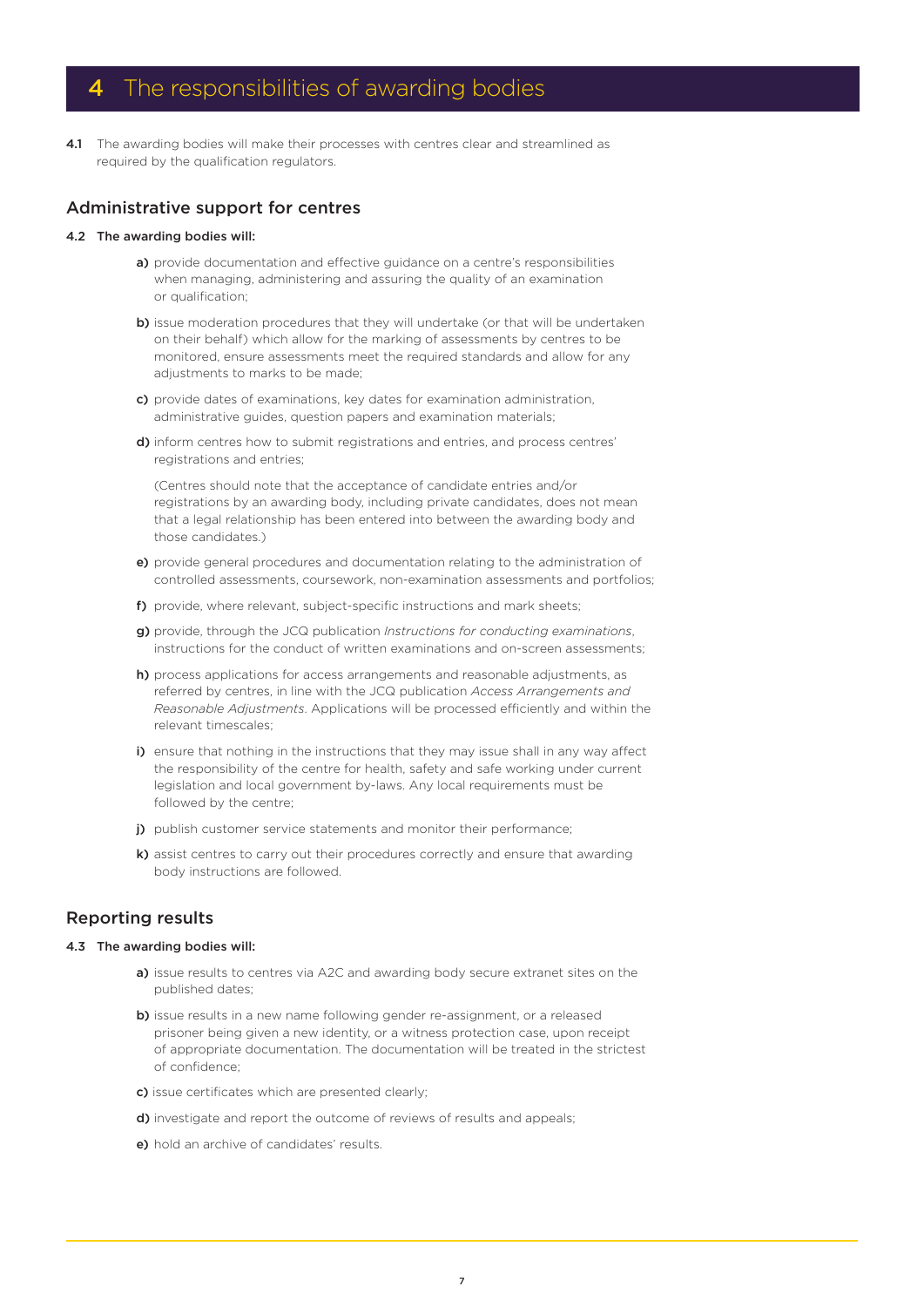## Feedback to centres

4.4 The awarding bodies will provide a mechanism for receiving and responding to comments from centres and others about their examinations and assessments.

## Subject-specific support for centres

### 4.5 The awarding bodies will:

- a) provide advance notice of the withdrawal of qualifications, subjects or units;
- b) provide detailed specifications for each qualification offered;
- c) provide access to specialist advice and guidance;
- d) provide appropriate support materials;
- e) offer a programme of training for specifications;
- f) respond to requests for information or advice about any aspect of specification delivery.
- 4.6 All specifications and related services are provided in accordance with the requirements of the appropriate regulators.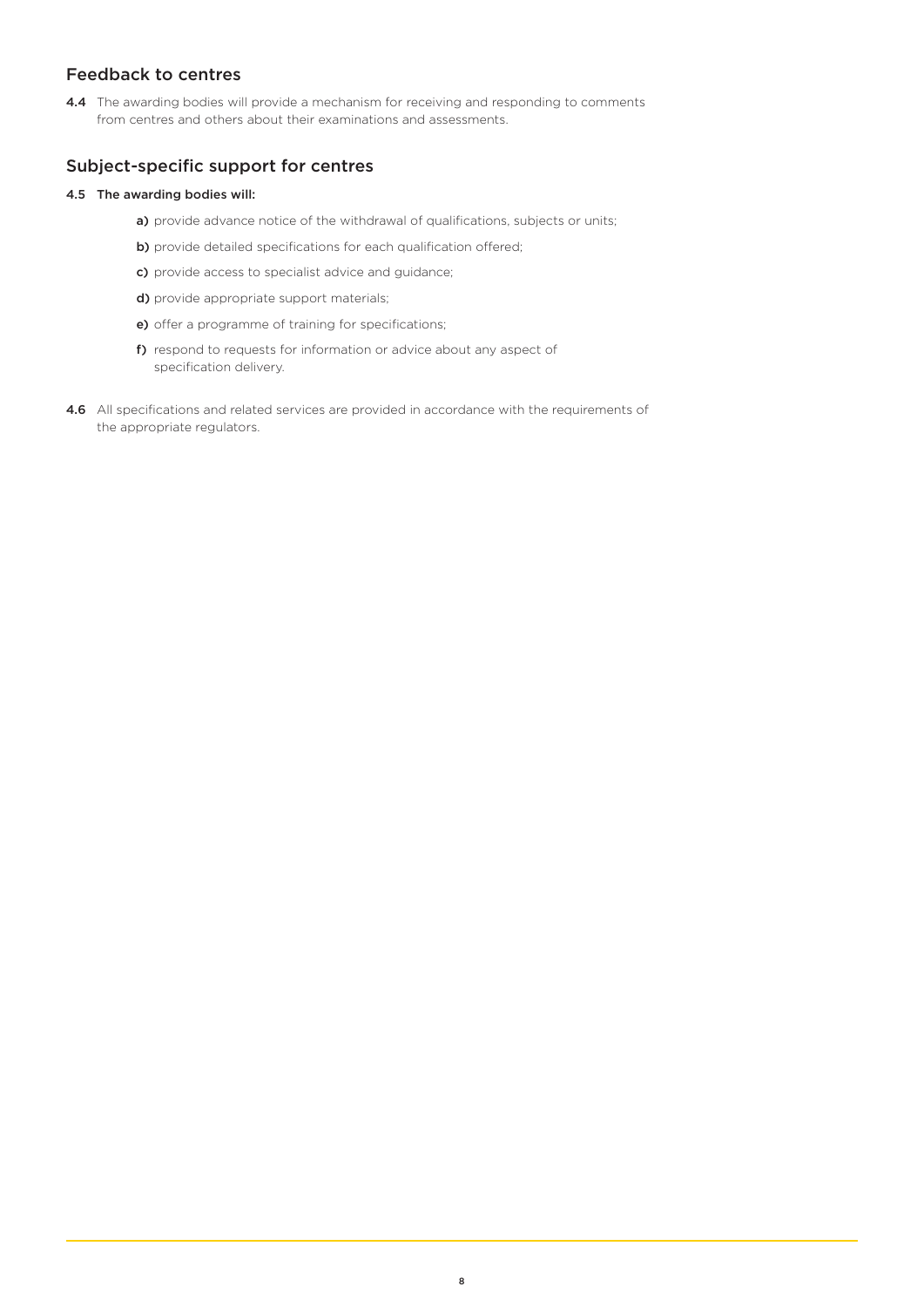## 5 The responsibilities of centres

### Centre management

- 5.1 The head of centre must ensure compliance with the published JCQ regulations and awarding body requirements in order to deliver the qualification(s).
- **5.2** Centres **must** have internet access to enable them to make full use of the awarding bodies' extranet sites.
- 5.3 It is the responsibility of the head of centre to ensure that his/her centre:

#### Recruitment, selection and training of staff

- a) retains a workforce of an appropriate size and competence, including sufficient managerial and other resource, to undertake the delivery of the qualification as required by an awarding body. This includes taking reasonable steps to ensure occupational competence where this is required for the assessment of specific qualifications;
- b) provides fully qualified teachers to mark non-examination assessments, and/or fully qualified assessors for the verification of centre-assessed components;
- c) enables the relevant senior leader(s), the examinations officer and the SENCo to receive appropriate training and support in order to facilitate the effective delivery of examinations and assessments within the centre, and ensure compliance with the published JCQ regulations;

#### Internal governance arrangements

- d) has in place a written escalation process should the head of centre, or a member of the senior leadership team with oversight of examination administration, be absent;
- e) has in place a member of the senior leadership team who will provide support and guidance to the examinations officer and ensure that the integrity and security of examinations and assessments is maintained throughout an examination series;

#### Delivery of qualifications

- f) delivers qualifications, as required by the awarding body, in accordance with relevant equality legislation. This includes but is not limited to ensuring that qualifications are made available to all candidates capable of undertaking them and seeking reasonable adjustments for disabled candidates;
- g) enables candidates to receive sufficient and up to date laboratory experience, or relevant training where required by the subject concerned;

#### Public liability

h) complies with local health and safety rules which are in place and that the centre is adequately covered for public liability claims;

#### Conflicts of interest

- i) manages conflicts of interest by informing the awarding bodies, before the published deadline for entries for each examination series, of:
	- any members of centre staff who are taking qualifications at their own centre which include internally assessed components/units;
	- any members of centre staff who are teaching and preparing members of their family (which includes step-family, foster family and similar close relationships) or close friends and their immediate family (e.g. son/daughter) for qualifications which include internally assessed components/units; and

#### maintains clear records of **all instances** where:

 • exams office staff have members of their family (which includes step-family, foster family and similar close relationships) or close friends and their immediate family (e.g. son/daughter) being entered for examinations and assessments either at the centre itself or other centres;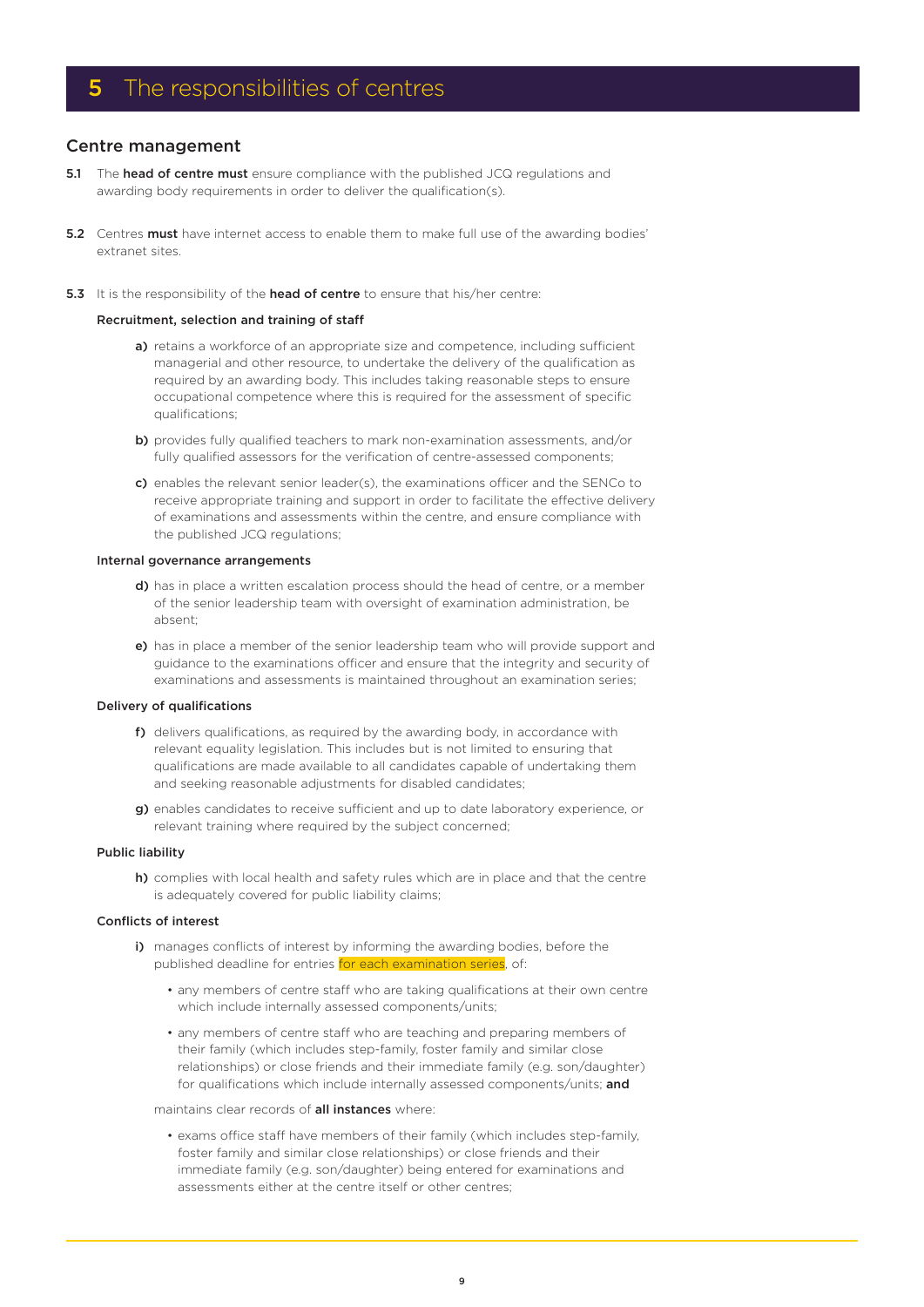- centre staff are taking qualifications at their centre which **do not** include internally assessed components/units;
- centre staff are taking qualifications at other centres.

The head of centre **must** ensure that the records include details of the measures taken to mitigate any potential risk to the integrity of the qualifications affected. The records may be inspected by a JCQ Centre Inspector and/or awarding body staff. They might be requested in the event of concerns being reported to an awarding body. The records must be retained until the deadline for reviews of marking has passed or until any appeal, malpractice or other results enquiry has been completed, whichever is later.

Heads of centre should note that entering members of centre staff for qualifications at their own centre **must** be as a last resort in cases where the member of centre staff is unable to find another centre.

The head of centre is responsible for ensuring that proper protocols are in place to prevent the member of centre staff having access to examination materials prior to the examination and that other centre staff are briefed on maintaining the integrity and confidentiality of the examination materials.

The head of centre **must** ensure that during the examination series the member of centre staff is treated in the same way as any other candidate entered for that examination, does not have access to examination materials and does not receive any preferential treatment.

#### Controlled assessments, coursework and non-examination assessments

- j) has in place arrangements to co-ordinate and standardise all marking of centreassessed components and to ensure that candidates' centre-assessed work is produced, authenticated and marked, or assessed and quality assured in accordance with the awarding bodies' instructions. This applies to both internal and private candidates;
- k) submits in accordance with awarding bodies' instructions, information they may reasonably require in relation to their examinations and assessments, returning all subject-specific forms by the required date;

#### Security of assessment materials

- l) takes all reasonable steps to maintain the integrity of the examinations/ assessments, including the security of all assessment materials;
- m) makes arrangements to receive, check and store question papers and examination material safely and securely at all times and for as long as required in accordance with the JCQ publication *Instructions for conducting examinations, 1 September 2021 to 31 August 2022;*
- n) makes arrangements to receive and issue material received from the awarding bodies to staff and candidates, and notify them of any advice and instructions relevant to the examinations and assessments;
- o) allows candidates access to relevant pre-release materials on, or as soon as possible after, the date specified by the awarding bodies;

#### National Centre Number Register

p) provides contact details and an address to which all correspondence in connection with the administration of examinations and assessments can be directed. This **must** be the registered address of the centre;

(Centres must provide awarding bodies with an official school or college e-mail address and landline telephone number. Personal e-mail addresses such as 'yahoo', 'hotmail' and 'gmail', and mobile telephone numbers are not acceptable.)

q) responds to the National Centre Number Register annual update by the end of October 2021, confirming they are both aware of and adhering to the latest versions of JCQ regulations;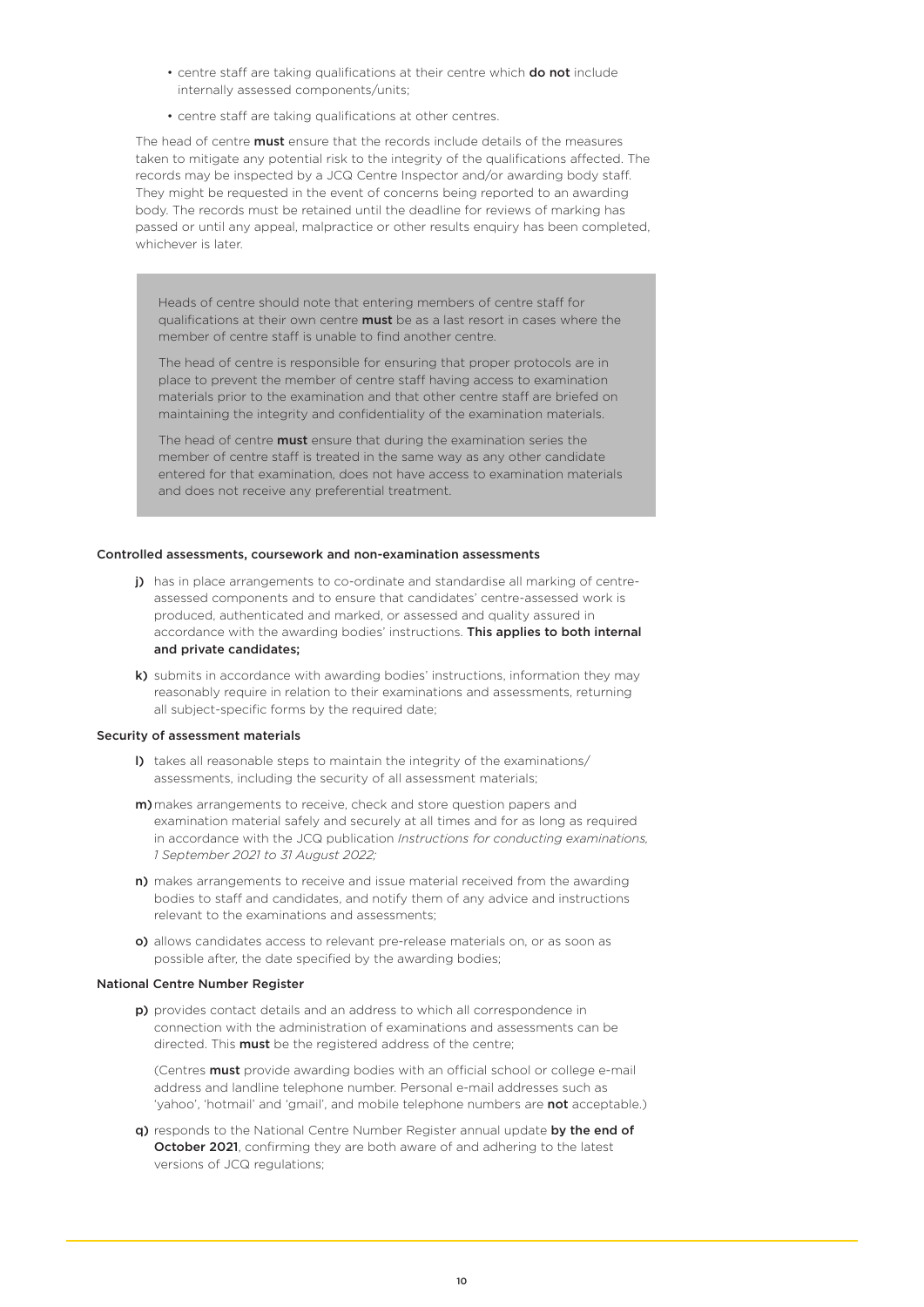- r) confirms their details or informs the awarding bodies of any changes to their contact details through the National Centre Number Register (as administered by OCR on behalf of the JCQ awarding bodies AQA, CCEA, OCR, Pearson and WJEC);
- s) informs the National Centre Number Register Team *immediately* (e-mail address – [ncn@ocr.org.uk](mailto:ncn%40ocr.org.uk?subject=)) if any changes occur after the National Centre Number Register annual update has taken place. This **must** be on centre headed stationery which can be sent as an e-mail attachment;
- t) informs the National Centre Number Register Team (e-mail address [ncn@ocr.org.uk](mailto:ncn%40ocr.org.uk?subject=)) no later than 6 weeks prior to moving to a new address or a re-location of the secure storage facility; (As a result of this notification a centre inspection will take place.)
- u) informs the National Centre Number Register Team *immediately* of any other changes in circumstances that could affect their centre status;

#### Centre inspections

- v) co-operates with the JCQ Centre Inspection Service, an awarding body or a regulatory authority when subject to an inspection, an investigation or an unannounced visit, and takes all reasonable steps to comply with all requests for information or documentation made by an awarding body or regulatory authority as soon as is practical;
- w) allows all venues used for examinations and assessments, paperwork and secure storage facilities to be open to inspection. The JCQ Centre Inspector will identify him/herself with a photo ID card and must be accompanied throughout his/her tour of the premises, including inspection of the centre's secure storage facility;

#### Policies available for inspection

- x) has in place the following policies available for inspection:
	- a written child protection/safeguarding policy, including Disclosure and Barring Service (DBS) clearance, which satisfies current legislative requirements;
	- a written data protection policy;
	- a written equalities policy;
	- a written examination contingency plan which covers all aspects of examination administration. This will allow members of the senior leadership team to act immediately in the event of an emergency or staff absence. The examination contingency plan should reinforce procedures in the event of the centre being unavailable for examinations, or on results day, owing to an unforeseen emergency;
	- a written internal appeals procedure;
	- a written policy regarding the management of GCE and GCSE non examination assessments; (For CCEA GCSE centres this would be a written controlled assessments policy.)
	- a written policy on the use of word processors in examinations.

## Access arrangements and reasonable adjustments

#### 5.4 The head of centre/senior leadership team will:

- a) appoint a SENCo who will determine appropriate arrangements for candidates with learning difficulties and disabilities;
- b) ensure that learners have the correct information and advice on their selected qualification(s) in an accessible format and that the qualification(s) meet their needs. The recruitment process **must** include the centre assessing each potential learner and making justifiable and professional judgements about the learner's potential to complete the examinations/assessments successfully and achieve the qualification(s). The centre's assessment **must** identify, where appropriate, the support that will be made available to the learner to facilitate access to examinations/assessments;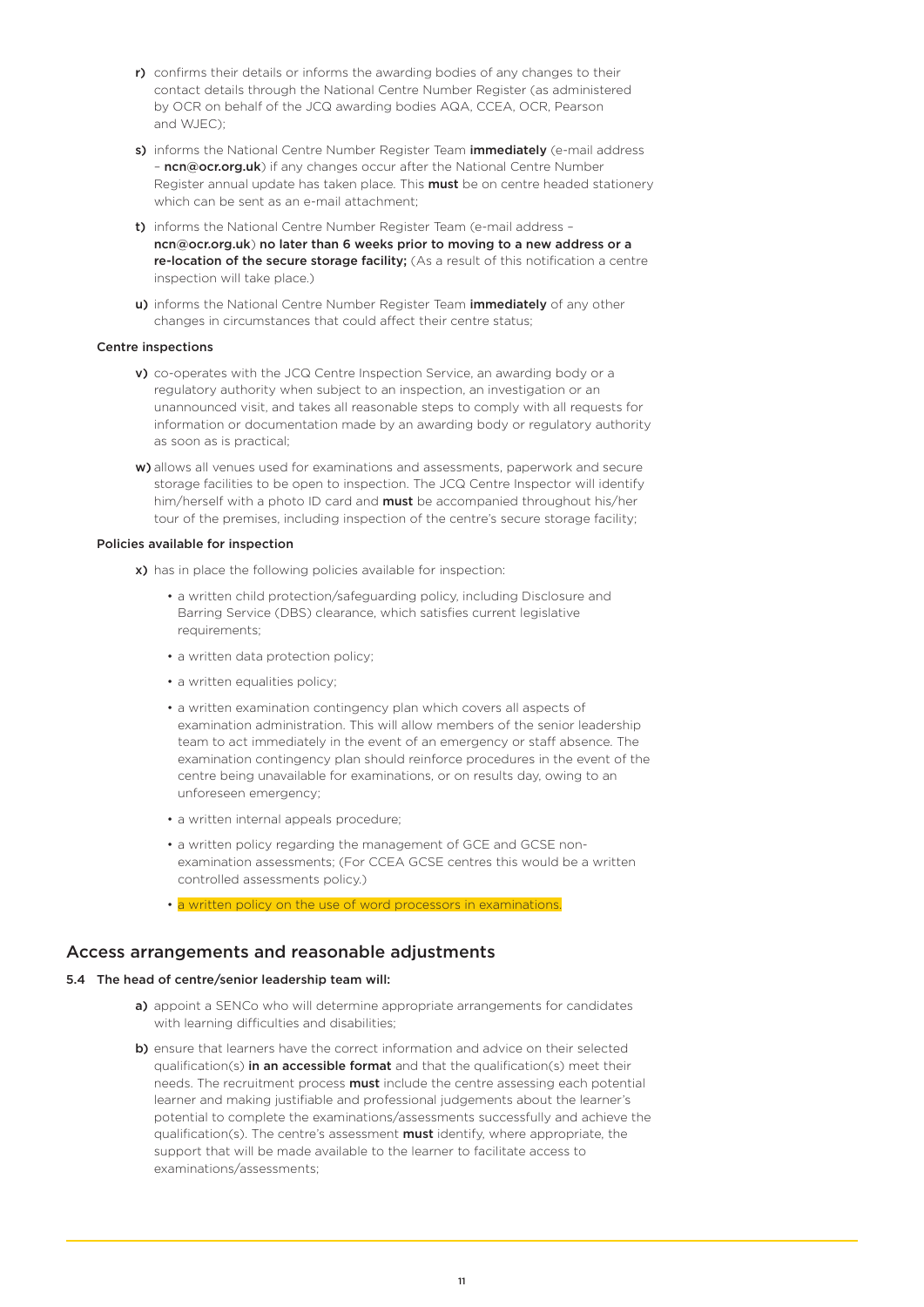c) recognise its duties towards disabled candidates, ensuring compliance with all aspects of the Equality Act 2010<sup>+</sup>, particularly Section 20 (7). This **must** include a duty to explore and provide access to suitable courses, through the access arrangements process submit applications for reasonable adjustments and make reasonable adjustments to the service the centre provides to disabled candidates. Where the centre is under a duty to make a reasonable adjustment, the centre must not charge a disabled candidate any additional fee in relation to the adjustment or aid;

†or any legislation in a relevant jurisdiction other than England and Wales which has an equivalent purpose and effect

- d) ensure that the SENCo undertakes the necessary and appropriate steps to gather a picture of need and demonstrate normal way of working for a private candidate such as a distance learner or a home educated student. The centre, where required, must lead on the assessment process. The candidate must be assessed by the centre's appointed assessor. In some instances, depending on his/her needs, the candidate may have to be assessed away from the centre, for example at home. The centre **must** comply with the obligation to identify the need for, request and implement access arrangements;
- e) ensure that where a candidate with a learning difficulty requires an assessment of his/her needs, he/she is assessed by an appropriately qualified assessor as appointed by the head of centre. Evidence of the assessor's qualification(s) must be obtained before he/she assesses candidates;
- f) have a written process in place to not only check the qualification(s) of their assessor(s) but that the correct procedures are followed as in Chapter 7 of the JCQ publication *Access Arrangements and Reasonable Adjustments;*
- g) assist the awarding bodies in the discharge of their duty to make reasonable adjustments by requesting access arrangements, where required, and fully support the SENCo in effectively implementing those arrangements once approved;
- h) ensure any applications for access arrangements or reasonable adjustments are submitted by the published deadline. The SENCo will hold on file appropriate documentary evidence to substantiate such an arrangement, which is open to inspection. For GCE and GCSE qualifications, a JCQ Centre Inspector will sample a centre's applications;
- i) ensure that for GCE and GCSE qualifications, a file is presented by the SENCo which **must** contain for each application the downloaded approval for the respective arrangement(s), supporting evidence of need (where required) and a signed data protection notice/candidate data personal consent form. This information **must** be readily available for inspection at the venue where the candidate is taking the examination(s);
- i) ensure requests for modified papers are submitted by the published deadline.
- 5.5 The arrangements must be carried out in accordance with the JCQ publication *Access Arrangements and Reasonable Adjustments, 1 September 2021 to 31 August 2022.*

If a JCQ centre inspection reveals deficient performance by a centre in respect of its role in requesting and/or implementing access arrangements, an awarding body will take decisive action. Ultimately, an awarding body might have to withdraw approval for a centre. This would be where a centre has clearly failed to comply with its obligations in respect of identifying the need for, requesting and implementing access arrangements.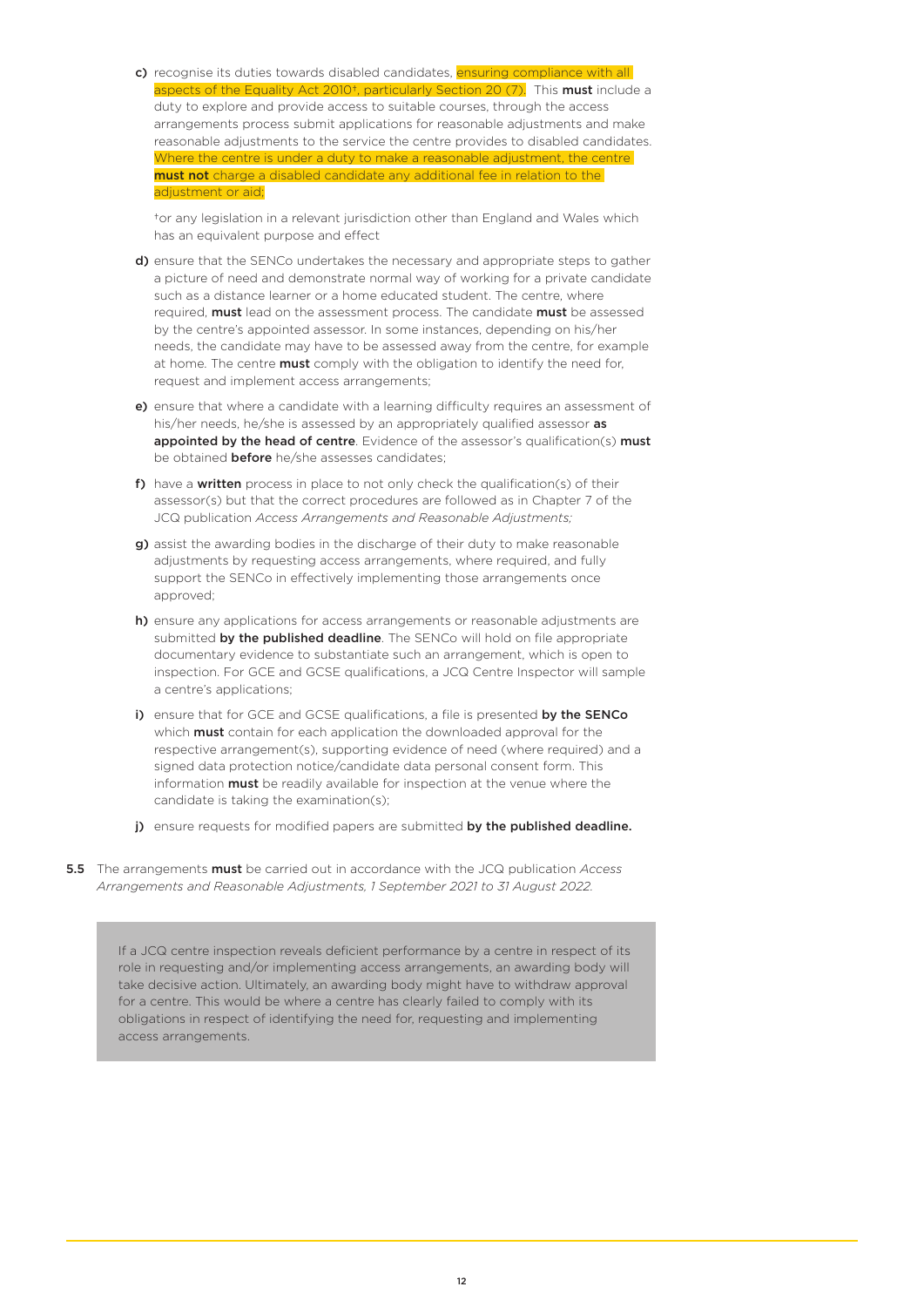## Entries

#### 5.6 The centre will:

- a) observe each awarding body's terms and conditions for the entry and withdrawal of candidates for their examinations and assessments. The centre must observe requlatory requirements for the qualification
- b) register or enter candidates for an examination or assessment in accordance with the awarding bodies' published procedures for that qualification;
- c) submit registrations, examination entries and certification claims by the deadline(s);

(With regard to entries for unitised GCSE specifications, centres<sup>†</sup> must ensure that a minimum of 40% of the total marks are taken in the final exam series when cashing-in/certification is applied for.

†This only applies to centres outside of England entering candidates for unitised GCSE specifications.)

d) maintain a Unique Candidate Identifier (UCI) or Unique Learner Number (ULN) for each candidate entered for an examination or assessment and to ensure that the same UCI or ULN is used consistently for the candidate over time to enable aggregation of units and qualifications;

#### (see [https://www.jcq.org.uk/exams-office/entries/unique-candidate-identifiers](https://www.jcq.org.uk/exams-office/entries/unique-candidate-identifiers-uci/)[uci/](https://www.jcq.org.uk/exams-office/entries/unique-candidate-identifiers-uci/))

- e) enter candidates who are on roll at the centre as internal candidates:
- f) enter a candidate who is not on roll at the centre who is following a qualification as a private candidate. If the candidate is registered at another centre, that centre must be informed of the entries made:

(A private candidate is responsible for his or her own entry which must be made through an accredited centre in the United Kingdom. A candidate may not be entered as both an internal and a private candidate at the same centre in the same examination series.

Awarding bodies **do not** accept entries directly from private candidates; they will only accept entries made through an accredited centre in the United Kingdom. Further advice should be sought from the relevant awarding body who may maintain a list of centres who have indicated a willingness to accommodate private candidates.)

- g) pay fees as instructed and at the time specified by the awarding bodies;
- h) submit any applications for transferred candidate arrangements in accordance with the JCQ document *Guidance notes concerning transferred candidates;*
- i) verify the identity of all students that they enter for examinations or assessments. The centre **must** be satisfied that all candidate identities have been checked, whether as part of the initial registration process, or in the case of private candidates through a verification process which involves photo-ID;
- j) treat all candidates equally, including private candidates, throughout the examination process. This would also extend to post-results services and appeals.

Whilst it is advisable to enter candidates under names that can be verified against suitable identification such as a birth certificate, driver's licence or passport, the decision is the candidate's/centre's to make. The centre is best placed to understand the candidate's circumstances and make an informed decision.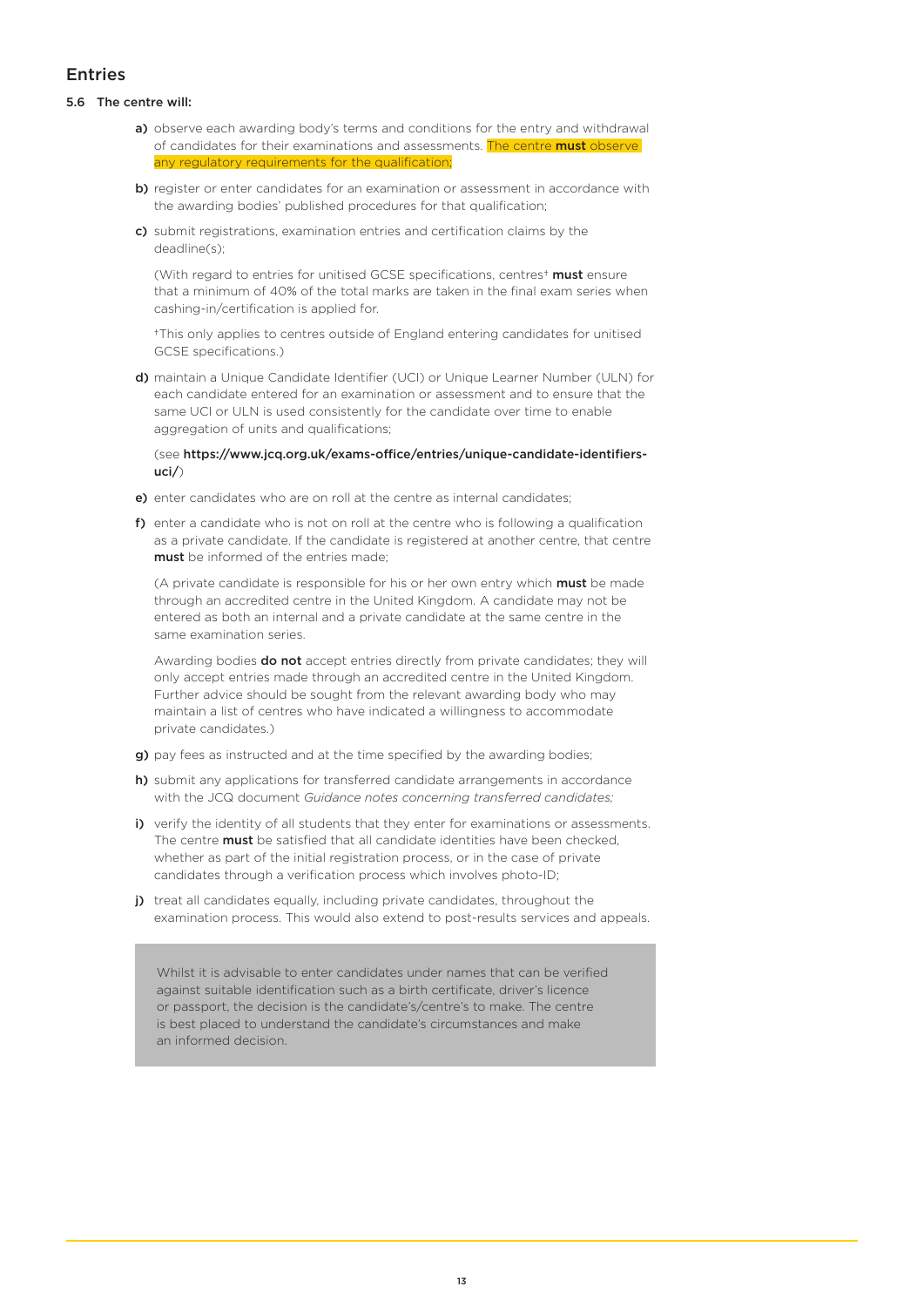## Centre assessed work

#### (Controlled assessments, coursework, non-examination assessments and portfolios of evidence)

#### 5.7 The centre will:

- a) notify awarding bodies of a consortium of centres with joint teaching arrangements for GCE and/or GCSE qualifications. This will allow the candidates for each specification to be treated as a single group for the moderation of centre-assessed work. This is only required if two or more member centres will be entering candidates for work that is centre assessed;
- b) use only current assessment materials/tasks to assess candidates' knowledge and skills (in cases where the awarding body provides such material);
- c) before submitting marks to the awarding body inform candidates of their centre assessed marks and allow a candidate to request a review of the centre's marking;

(see<https://www.jcq.org.uk/exams-office/non-examination-assessments/>)

- d) take reasonable steps to ensure that all associated administrative tasks are completed in an accurate and timely manner, e.g. marks are correctly calculated, recorded and submitted by the published date. It is the responsibility of the centre to carefully check the marks it is submitting to an awarding body;
- e) submit centre-assessed marks and to despatch moderation samples, if required by the awarding body, by the published date. It is the responsibility of the centre to ensure that moderators receive the correct samples of work to review;
- f) have in place and be available for inspection purposes, a written internal appeals procedure relating to internal assessment decisions and to ensure that details of this procedure are communicated, made widely available and accessible to all candidates;
- g) have in place and be available for inspection purposes, a written policy regarding the management of GCE and GCSE non-examination assessments. (For CCEA GCSE centres this would be a written controlled assessments policy.)

## Candidate information

#### 5.8 The centre will:

- a) notify candidates, including any private candidates entered through the centre, of their examination entries and the dates and times of their examinations/ assessments;
- b) ensure that in relation to examinations, the JCQ *Unauthorised items* and *Warning to candidates* posters are displayed in a prominent place for all candidates to see prior to entering the examination room;
- c) ensure that the JCQ Information for candidates documents (coursework, nonexamination assessments, on-screen tests, social media and written examinations) are distributed to all candidates whether electronically or in hard copy format priorto assessments and/or examinations taking place.

These documents may be found at:

#### [http://www.jcq.org.uk/exams-office/information-for-candidates-documents](https://www.jcq.org.uk/exams-office/information-for-candidates-documents)

Candidates must also be made aware of the content of the JCQ *Unauthorised items* and *Warning to candidates posters.*

It is permissible for each of the JCQ *Information for candidates* documents to be placed on the centre's website and for the respective link to be e-mailed to candidates, with an appropriately worded message. The centre should follow this up with a briefing session or a special assembly led by the relevant Head of Year or an Assistant Headteacher. The briefing session would reinforce what candidates **must** and **must not** do when sitting written examinations and/or onscreen tests, and when producing coursework and/or non-examination assessments.

A centre may provide candidates with a copy of the JCQ *Information for candidates* documents in a language other than English, Irish or Welsh.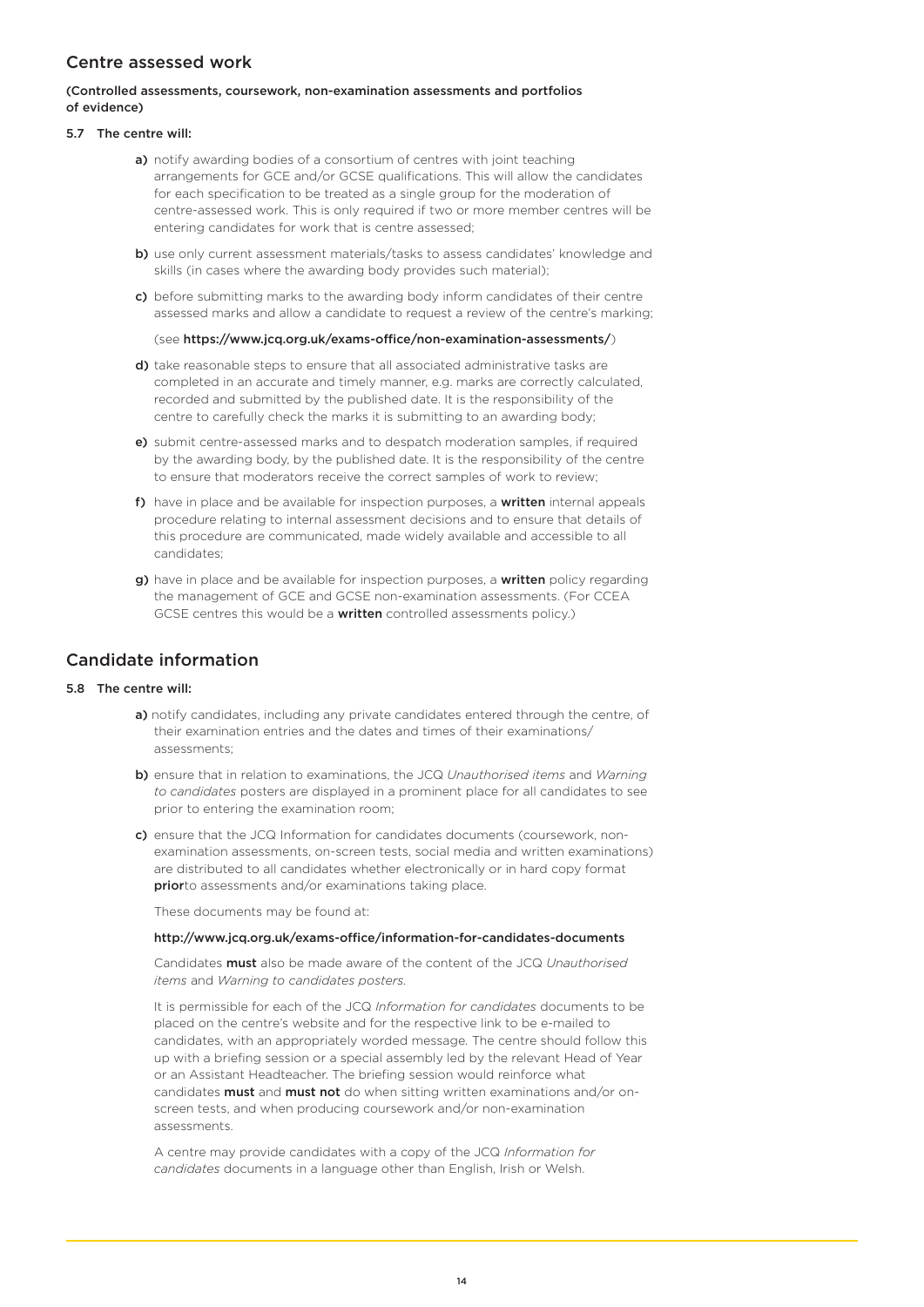- d) ensure that all candidate data where required by the awarding body has been supplied to the awarding bodies within the terms of the General Data Protection Regulation, the Data Protection Act 2018 and the Freedom of Information Act 2000, and that candidates have been properly informed that this data has been transferred to the awarding bodies (see section 6, for more information);
- e) draw to the attention of candidates and their parents/carers their written complaints and appeals procedure which will cover general complaints regarding the centre's delivery or administration of a qualification.

### Conducting examinations and assessments

#### 5.9 The centre will:

- a) provide suitable accommodation and facilities for all examinations and assessments, including centre-assessed work, computer based and on-screen assessments, ensuring that the work submitted is that of the candidate alone using only the items/materials specified;
- b) provide fully trained invigilators for examinations, including computer based and on-screen assessments;

(When contracting supply staff to act as invigilators, the head of centre must ensure that such persons are competent and fully trained, understanding what is and what is not permissible.)

- c) provide fully trained Communication Professionals, Language Modifiers, practical assistants, readers and scribes for examinations where permitted in accordance with the JCQ publication *Access Arrangements and Reasonable Adjustments;*
- d) have in place written procedures to verify the identity of all candidates at the time of the examination or assessment;
- e) conduct all examinations/assessments governed by these regulations in accordance with the following JCQ publications for the academic year 2021/22: *Access Arrangements and Reasonable Adjustments, Instructions for conducting coursework, Instructions for conducting examinations, Instructions for conducting non-examination assessments;*
- f) inform the JCQ Centre Inspection Service using the JCQ *Alternative Site form* of any alternative sites that will be used to conduct **timetabled** examination components/units in the qualifications listed in paragraph 1.6;
- g) keep records for inspection purposes of all cases where overnight supervision is required in accordance with the JCQ publication *Instructions for conducting examinations, 1 September 2021 to 31 August 2022;*
- h) submit declarations for very late arrival of candidates for examinations, in accordance with the JCQ publication *Instructions for conducting examinations, 1 September 2021 to 31 August 2022;*
- i) submit any applications for special consideration where candidates meet the published criteria.
- **5.10** In relation to timetabled examinations and the handling of scripts, the centre **must** refer to the JCQ publication *Instructions for conducting examinations:*

<https://www.jcq.org.uk/exams-office/ice---instructions-for-conducting-examinations>

## Malpractice

### 5.11 The centre will:

- a) take all reasonable steps to prevent the occurrence of any malpractice (which includes maladministration) before, during and after examinations have taken place;
- b) inform the awarding body *immediately* of any alleged, suspected or actual incidents of malpractice or maladministration, involving a candidate or a member of staff, by completing the appropriate documentation;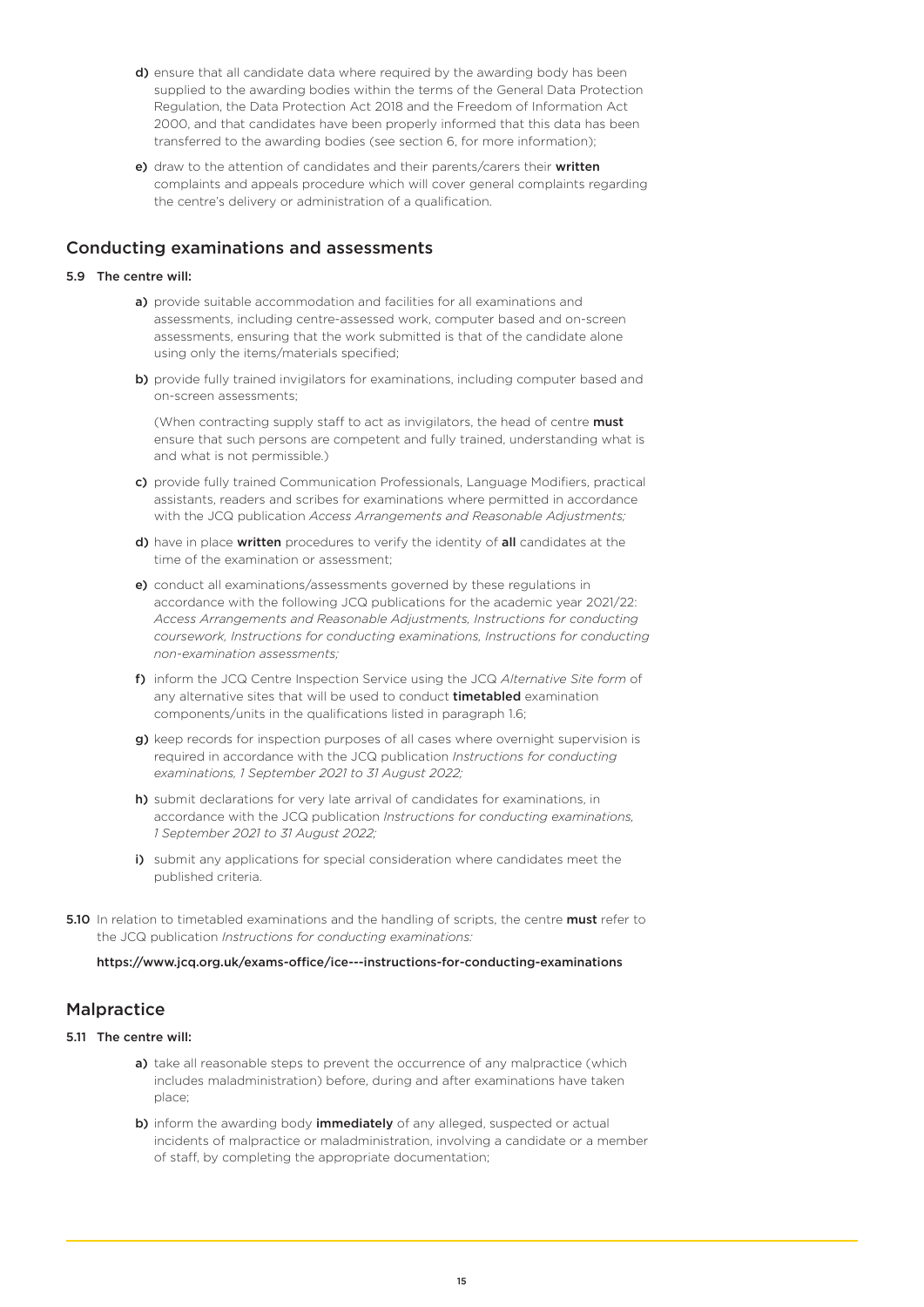c) as required by an awarding body, gather evidence of any instances of alleged or suspected malpractice (which includes maladministration) in accordance with the JCQ publication *Suspected malpractice - Policies and procedures, 1 September 2021 to 31 August 2022* and provide such information and advice as the awarding body may reasonably require.

## Results

#### 5.12 The centre will:

- a) keep results entirely confidential and restricted to key members of centre/ consortium/Academy Trust staff, at the discretion of the head of centre, until the official dates and times of release of results to candidates;
- b) distribute provisional statements of results to **all** candidates without delay and regardless of any disputes (such as non-payment of fees).

Centres are not permitted to withhold provisional results from candidates under any circumstances.

### Post-results services and appeals

#### 5.13 The centre will:

- a) have in place written procedures for how it will deal with candidates' requests for access to scripts, clerical re-checks, reviews of marking, reviews of moderation and appeals to the awarding bodies. Details of these procedures must be made widely available and accessible to **all** candidates. Candidates **must** be made aware of the arrangements for post-results services **before** they sit any examinations;
- b) ensure that senior members of centre staff are available immediately after the publication of results;
- c) ensure that all internal candidates are made aware that all post-results service requests must be made through the centre;
- d) ensure that candidates have provided their written consent for clerical re-checks, reviews of marking and access to scripts services offered by the awarding bodies after the publication of examination results;
- e) submit requests electronically for clerical re-checks, reviews of marking, reviews of moderation and access to scripts by the published deadline(s) in accordance with the JCQ publication *Post-results services;*
- f) submit requests for appeals in accordance with the JCQ publication *A guide to the awarding bodies' appeals processes;*
- g) ensure outcomes of clerical re-checks, reviews of marking, reviews of moderation and appeals are made known to candidates as soon as possible;
- h) have available for inspection purposes and draw to the attention of candidates and their parents/carers, a written internal appeals procedure to manage disputes when a candidate disagrees with a centre decision not to support a clerical recheck, a review of marking, a review of moderation or an appeal;

(A centre may place its internal appeals procedure on the school/college website or alternatively the document may be made available to candidates upon request.)

i) submit late subject awards for unitised GCE AS and A-level qualifications by the published deadline.

## **Certificates**

#### 5.14 The centre will:

a) distribute certificates to all candidates without delay and regardless of any disputes (such as non-payment of fees). Certificates must not be withheld without prior permission from an awarding body which will only be given in very exceptional circumstances. A record should be kept of the certificates that are issued;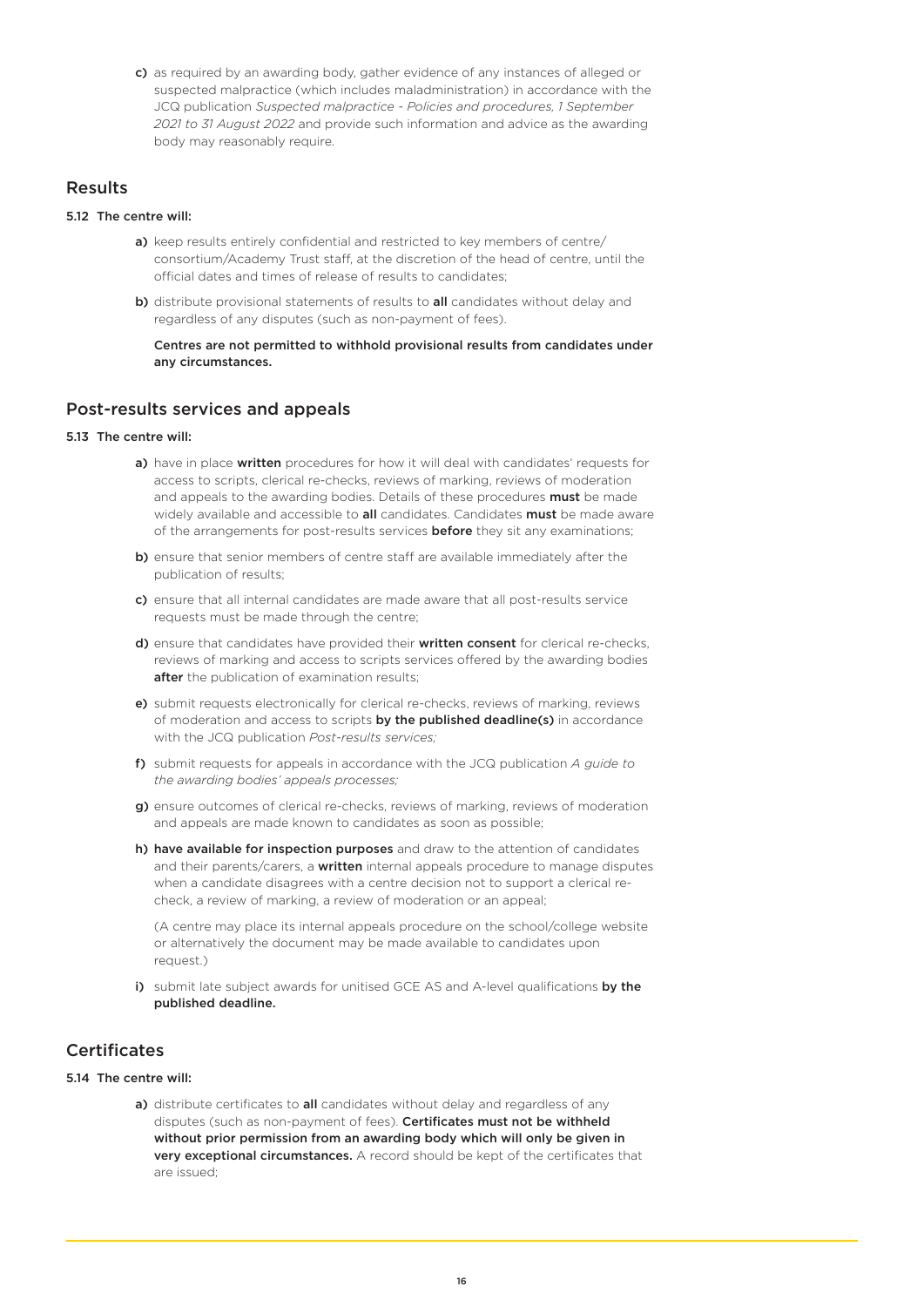- b) retain all unclaimed certificates under secure conditions for a minimum of 12 months from the date of issue;
- c) destroy any unclaimed certificates after retaining them for a minimum of 12 months. They must be destroyed in a confidential manner. Centres that do not have a means of destroying certificates confidentially may return them to the respective awarding body. A record of certificates that have been destroyed should be retained for four years from their date of destruction. However, candidates should be informed that some awarding bodies do not offer a replacement certificate service. In such circumstances the awarding body will issue a Certifying Statement of Results;

(Where an awarding body issues a replacement certificate, or a Certifying Statement of Results, this will provide an accurate and complete record of results for all qualifications covered by the original certificate.)

d) return any certificates requested by the awarding bodies. Certificates always remain the property of the awarding bodies.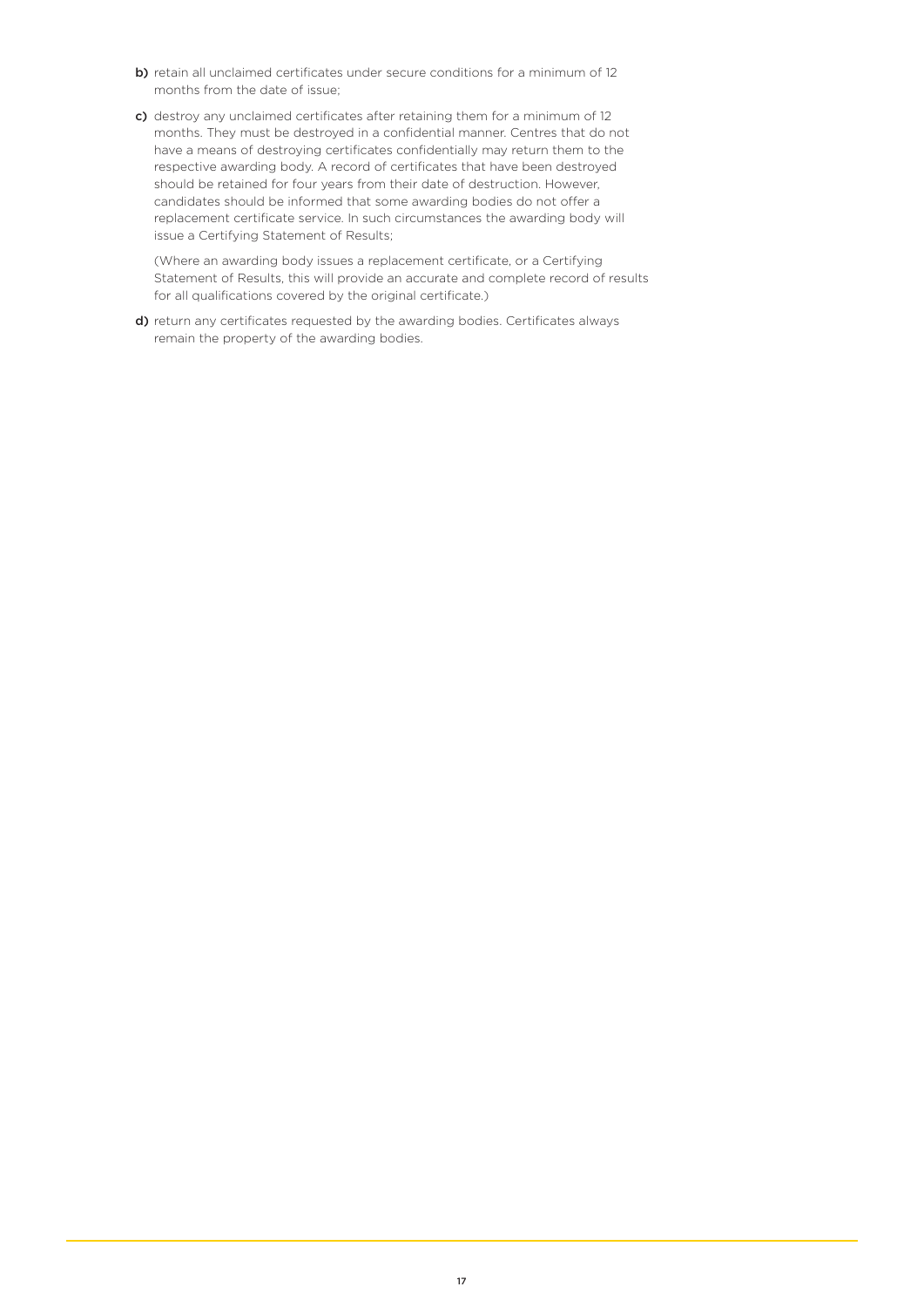## **6** Personal data, freedom of information and copyright

## Personal data

6.1 The delivery of examinations and assessments involve centres and awarding bodies processing a significant amount of personal data (i.e. information from which a living individual might be identified). It is important that both centres and awarding bodies comply with the requirements of the UK General Data Protection Regulation and the Data Protection Act 2018 or law relating to personal data in any jurisdiction in which the awarding body or centre are operating.

In these *General Regulations* reference is made to 'data protection legislation'. This is intended to refer to UK GDPR, the Data Protection Act 2018 and any statutory codes of practice issued by the Information Commissioner in relation to such legislation.

- 6.2 Centres must bring to candidates' attention the JCQ publication *Information for candidates – Privacy notice, general and vocational qualifications.* This publication should be distributed to all candidates at the start of a course leading to a vocational qualification, or, where candidates are following GCE and GCSE qualifications, when the entries are submitted to awarding bodies for processing.
- 6.3 The head of centre, or a member of the senior leadership team, must advise any person involved in administering, teaching or completing examinations/assessments that where malpractice is suspected, or alleged, personal data about them will be provided to the awarding body (or bodies) whose examinations/assessments are involved. Personal data about them may also be shared with other awarding bodies, the qualifications regulator or professional bodies in accordance with the JCQ publication *Suspected malpractice – Policies and procedures.*
- **6.4** Awarding bodies may be required to provide a candidate's personal data to educational agencies such as DfE, WG, DE, ESFA, regulators, HESA, UCAS, Local Authorities and the Learning Records Service (LRS). Additionally, candidates' personal data may be provided to a central record of qualifications approved by the awarding bodies for statistical and policy development purposes. Awarding bodies maintain a comprehensive archive record of candidates' examination results. The purpose is to provide an audit trail of the results certificated and to maintain an accurate record of an individual's achievements. It is the responsibility of centres to ensure that candidates are made aware of this.
- 6.5 The Learning Records Service (LRS) will provide learners aged 14 and over with a Unique Learner Number (ULN). An internet facility will provide and hold a ULN for every person in education and training aged 14 and over.

The ULN will remain with the learner for life, supporting the learner in building a record of their participation and achievements. Learners will be able to manage access to their own learning and achievement data, whilst awarding bodies will be able to publish and maintain a learner's achievement data.

- 6.6 Awarding bodies must make a copy of the personal data they hold on an individual available to him or her when requested, subject to the application of any relevant exemptions. Candidates and other individuals may obtain access to their personal data such as examination results (see paragraph 5.12) by applying to the appropriate awarding body's data protection officer (see Section 7 for contact details for each awarding body).
- 6.7 It is the responsibility of centres to inform candidates of the processing that the centre undertakes. For example, that the centre will provide relevant personal data including name, date of birth, gender to the awarding bodies for the purpose of examining and awarding qualifications.
- 6.8 Data protection laws acknowledge that an examination certificate is a contemporaneous record of achievement. The fact that an individual's name might have changed since the date of issue of the certificate does not render it inaccurate for the purposes of the data protection legislation.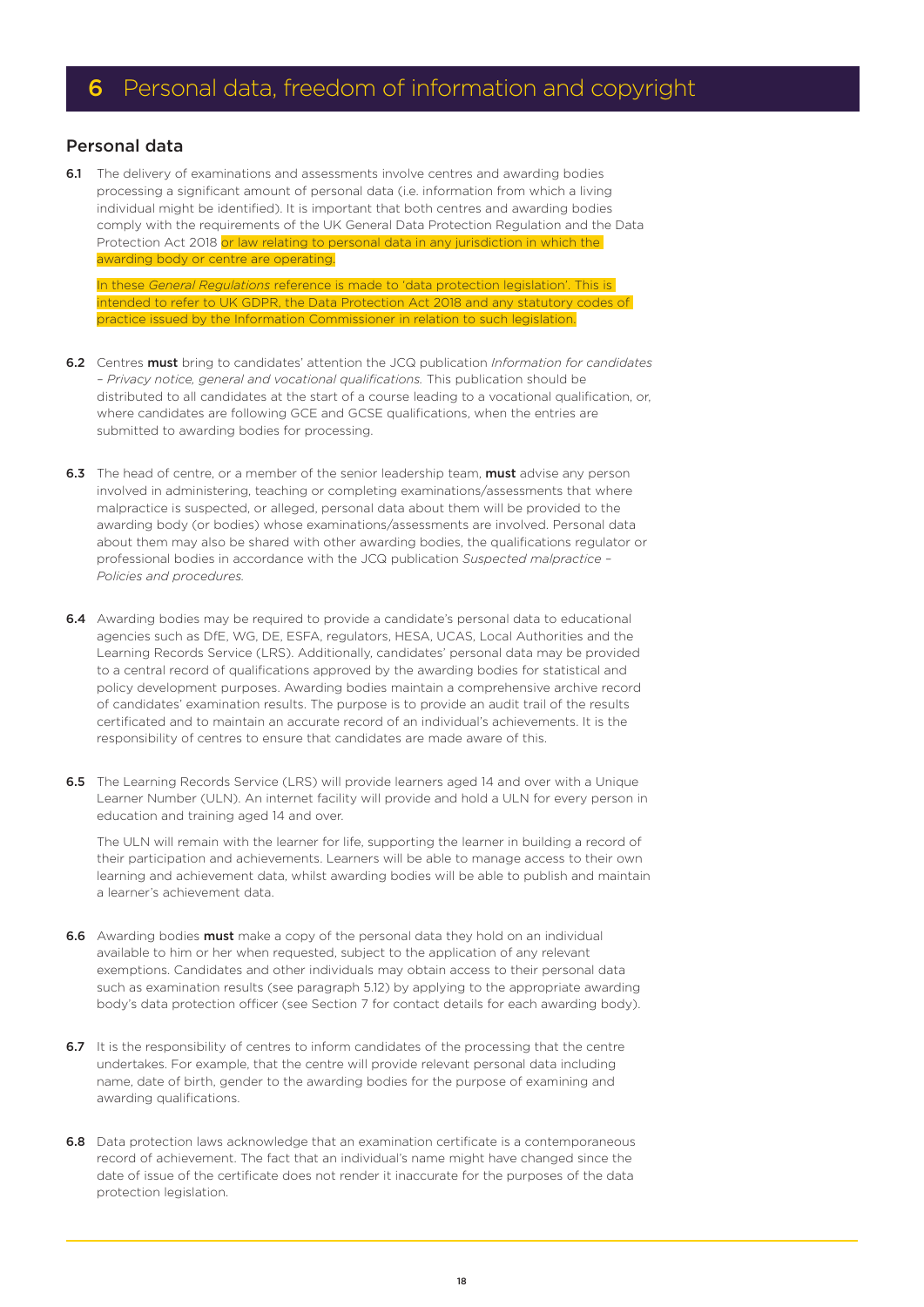## Freedom of information

- 6.9 Under the Freedom of Information Act 2000, the general public is allowed access to any recorded information held by public authorities, unless such information is exempted in accordance with the provisions of the Act.
- 6.10 This means centres or awarding bodies who are public authorities within the meaning of the Act **must** consider requests for information in accordance with the provisions of the Act. Centres who are public authorities **must** consult with the relevant awarding bodies before disclosing, pursuant to the Freedom of Information Act, any information received from an awarding body.
- **6.11** Centres and awarding bodies that are not public authorities (as defined by the Freedom of information Act) are not subject to its requirements. However, information held on behalf of other public authorities such as DfE or Ofqual will also fall within the scope of the Act. Centres and awarding bodies

## Copyright

- 6.12 The copyright in all question papers, on-screen assessments and computer-based assessments created by an awarding body belongs to that awarding body. Unless otherwise expressly stated in any question papers which are subject-specific, the awarding bodies grant the centres a non-exclusive, non-transferable licence to use the question papers for the purpose only of preparing future groups of candidates for mock examinations and other internal centre tests.
- 6.13 For confidentiality purposes question papers **must not** be released to centre personnel for use in accordance with the above licence until **after** the awarding body's published finishing time for the examination or, in the case of a timetable variation, until all candidates within the centre have completed the examination. This does not restrict access to question papers by authorised centre personnel for the purpose of conducting examinations.
- **6.14** Materials that are submitted by candidates for assessment may include any form of written work, audio and visual materials, computer programmes and data ("Assessment Materials"). The copyright in any assessment materials created by a candidate belongs to him/her.
- 6.15 Each centre will ask each of its candidates to grant the awarding body a non-exclusive, royalty-free licence to use their assessment materials (the "Assessment Licence") on the following terms:
	- i. the assessment licence becomes effective on submission, in any medium or form, by the candidate of the applicable assessment materials;
	- ii. the awarding body is entitled to use such assessment materials for the purpose of:
		- a. assessing such candidates and their assessment materials ("Candidate Assessment"); and
		- **b.** providing education and training services to others;
		- c. research.
	- iii. the awarding body is entitled to grant any sub-licences of its rights under section 6.15(ii):
		- a. to third party examiners for the purpose of candidate assessment; and
		- b. to third party IT service providers for the purpose of detecting potential and suspected malpractice.
	- iv. the awarding body and its sub-licensees are entitled, for purposes of exercising their rights under the assessment licence, to reproduce the assessment materials in any form or medium and in whole or in part;
	- v. the awarding body is entitled, for the purpose of providing education and training services to others, to modify, translate or otherwise change the assessment materials to meet needs;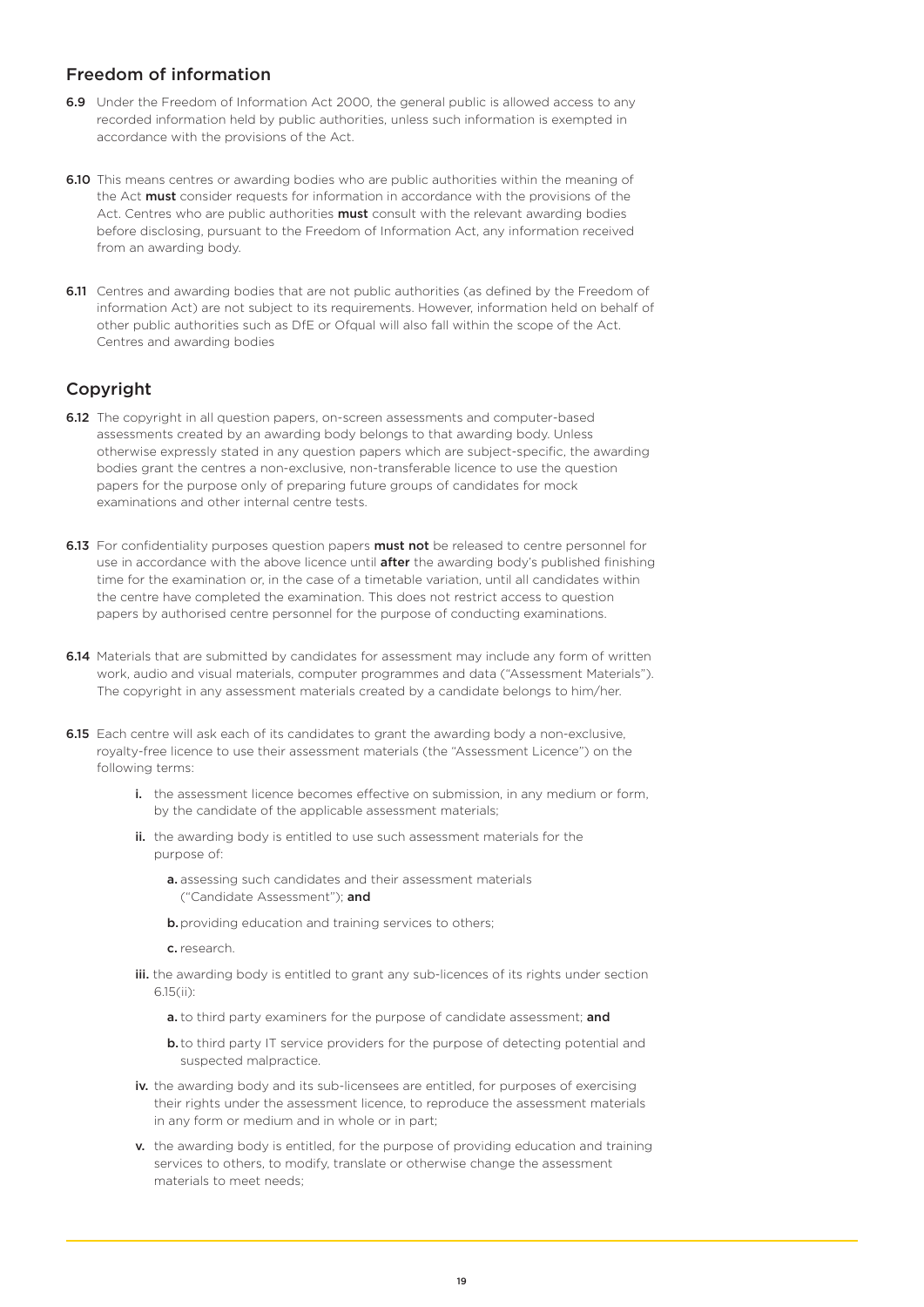- vi. a candidate shall be entitled to notify the awarding body, by means of a notice to the centre, that he or she wishes to terminate the awarding body's rights referred to in section 6.15(ii)(b), (c) and it shall be in discretion of the awarding body whether or not to terminate such rights; and
- vii.a candidate is not entitled to terminate the awarding body's rights referred to in section 6.15(ii) (a).
- **6.16** The assessment materials will either be assessed internally by teachers in the centres (whose marks will be moderated) or externally by examiners. Any such assessment materials will be anonymised to ensure that the candidates cannot be identified. Where a centre or third party is in possession of any assessment materials for the purposes of candidate assessment, such assessment materials will be held on behalf of the awarding body. The centre or third party shall not acquire any rights therein other than granted pursuant to the assessment licence.
- 6.17 The awarding body before publishing or otherwise disclosing assessment materials to any third party in any medium or form, and using any assessment materials for the purpose of providing education and training services to others, pursuant to the assessment licence, will anonymise such assessment materials to ensure that the candidates cannot be identified.
- **6.18** Each centre must submit promptly to the relevant awarding body any notice given by a candidate referred to in section 6.15(vi).
- 6.19 Subject to section 6.15, the physical medium on which any assessment material is recorded will be the property of the awarding body to whom it is submitted (the "Property"). The property will not be returned to centres other than through the access to scripts arrangements set out in paragraph 5.13.